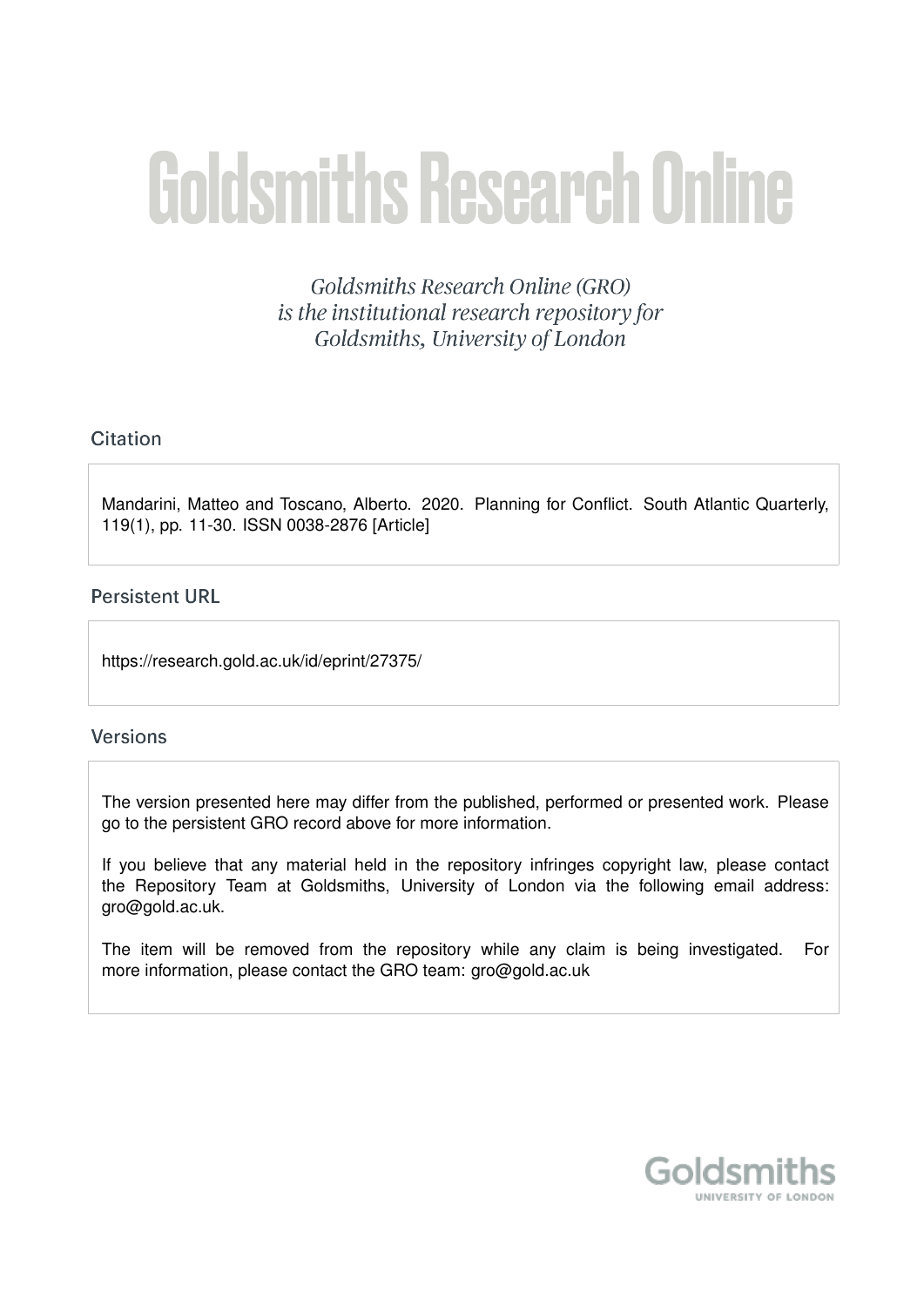#### **Planning for Conflict**

#### Matteo Mandarini and Alberto Toscano

In February 1945, *Look* magazine produced a didactic cartoon synopsis of Friedrich Hayek's seminal polemic against the introduction of economic planning in Western states, *The Road to Serfdom* (1944). The cartoon, which would also be distributed as a pamphlet to the workers of General Motors, and has been recently reissued by the Institute of Economic Affairs (Hayek 2005), takes the reader in eighteen captioned images from an initiating crisis: "War forces national planning: To permit total mobilization of your country's economy, you gladly surrender many freedoms"; through to the totalitarian denouement: "Your disciplining is planned… If you're fired from your job, it's apt to be by a firing squad", accompanied by the stylized depiction of an execution. Though domestic and geopolitical urgency seems to have been drained from the question of planning, it is hard to gainsay the persistence of the liberticide specter crudely raised by Hayek and his propagandists, or, among the more economically-minded, the lingering effects of the calculation debates that set the course for neoliberalism's long march through the institutions. The antinomy of Market and Plan which made for a kind of ideological gigantomachy in the first half of the twentieth century has largely been displaced in our turbulent and rudderless present by the tension between globalization (TPP, NAFTA) and national interest (MAGA), both conceived in strictly intra-capitalist terms. Thus, while 'planning' as such still seems stigmatized in the mainstream, a desire for a return of the state as an economic agent is rearing its head, albeit in often ill-defined or incoherent forms, usually tinged with a reactive and nostalgic nationalism. Meanwhile, the timid shoots of an alternative economic policy from the Left are principally oriented toward public ownership and financing – understood as means to temper the market by democratizing economic decision-making and stem the tide of inequality – but planning as such does not seem to be on the progressive agenda (Blackburn 2018; for a stimulating alternative view, see Dyer-Witheford 2013).

The ebbing of faith in the spontaneous virtues of market-coordination – what Hayek rather pompously christened "catallaxy" (1973) – is not just a product of the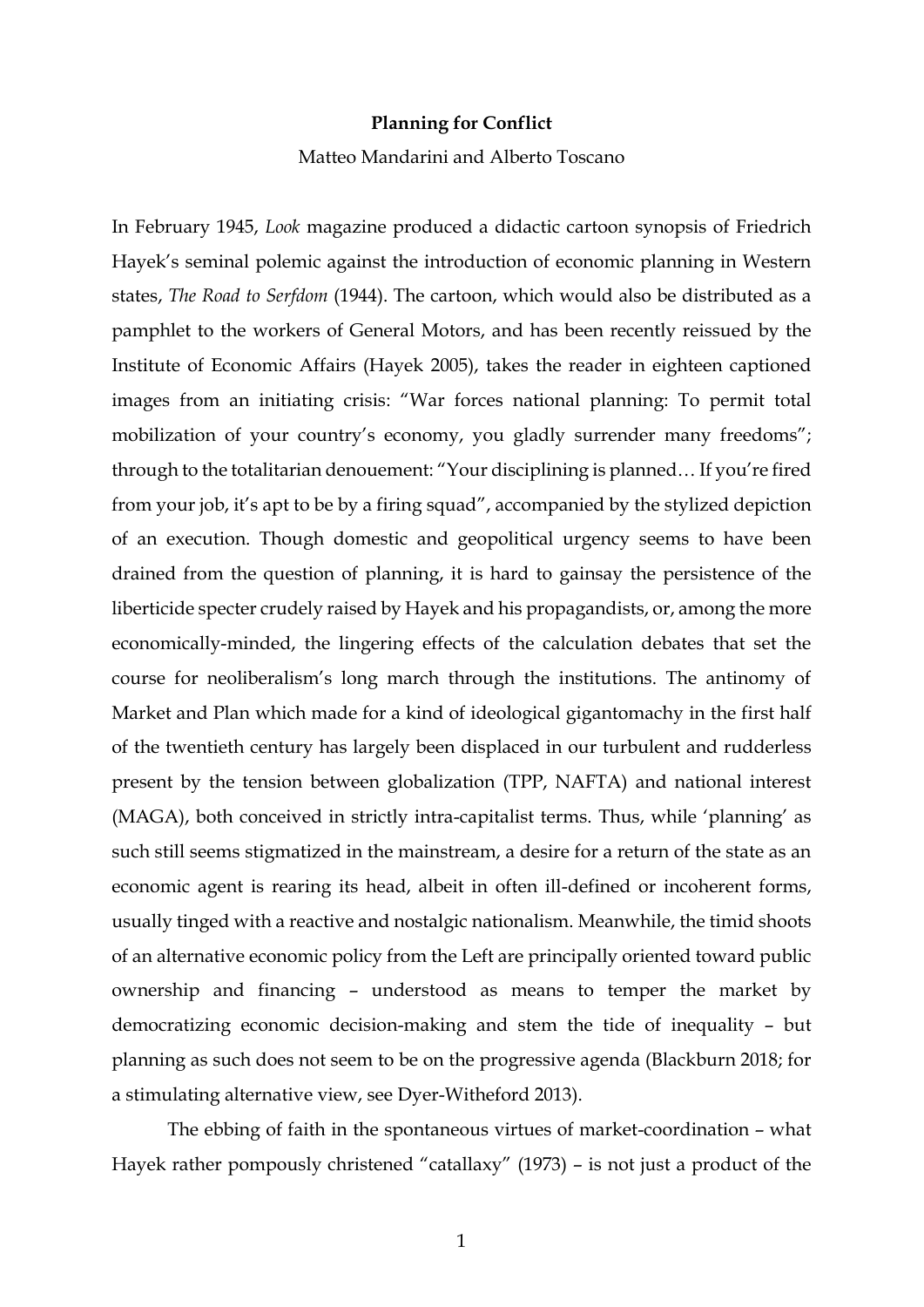protracted effects of the crash of 2008. It also signals a realization of the vast scale of political intervention, intra- and inter-firm coordination, and infrastructural investment required to reproduce the "spontaneity" and "freedom" of the market – the focus of much of the Global Value Chains literature. As the former Greek finance minister Yanis Varoufakis starkly observes: "The vast majority of economic decisions have long ceased to be shaped by market forces and are now taken within a strictly hierarchical, though fairly loose, hyper-cartel of global corporations. Its managers fix prices, determine quantities, manage expectations, manufacture desires, and collude with politicians to fashion pseudo-markets that subsidize their services" (Varoufakis 2018).It is no accident in this respect that the turn of both managerial focus and critical attention to the world of logistics, now widely viewed as critical to the operations of contemporary capital, has been accompanied by a sometimes grudging reflection on the agency of states in advancing the 'logistics revolution'. If the twentieth-century rhetorics, aesthetics and reality of the plan were always closely associated to the domain of massive infrastructural projects – from Soviet electrification to the German *autobahn*, from the Tennessee Valley Authority to the Volga Canal – what are we to make today of such notionally gargantuan efforts at economic initiative and coordination as the PRC's Belt and Road Initiative?

One approach to these developments, which we have explored elsewhere, is to repurpose an intuition from Henri Lefebvre's writings of the 1970s, namely the idea of a "logistical state" (Toscano 2014b). This implies not only the critical role of the state in the production of the spaces required for capital accumulation, but also characterizes the processes of abstraction and fragmentation that such a tendency entails – what Lefebvre captured with the suggestive idea of a *homogeneous-broken*  space (Lefebvre 2009: 202). What we wish to attend to here is not so much the spatial but the political dimensions of the issues arising from the articulation between the agency of the state, the infrastructural demands of logistics, and market economics. While the twentieth-century struggle between Plan and Market, playing out on a broad spectrum ranging from mathematical models to propaganda operations, can justly be seen as a titanic battle between grand political narratives, it can also be regarded, especially in practice, as the opposition between two modes of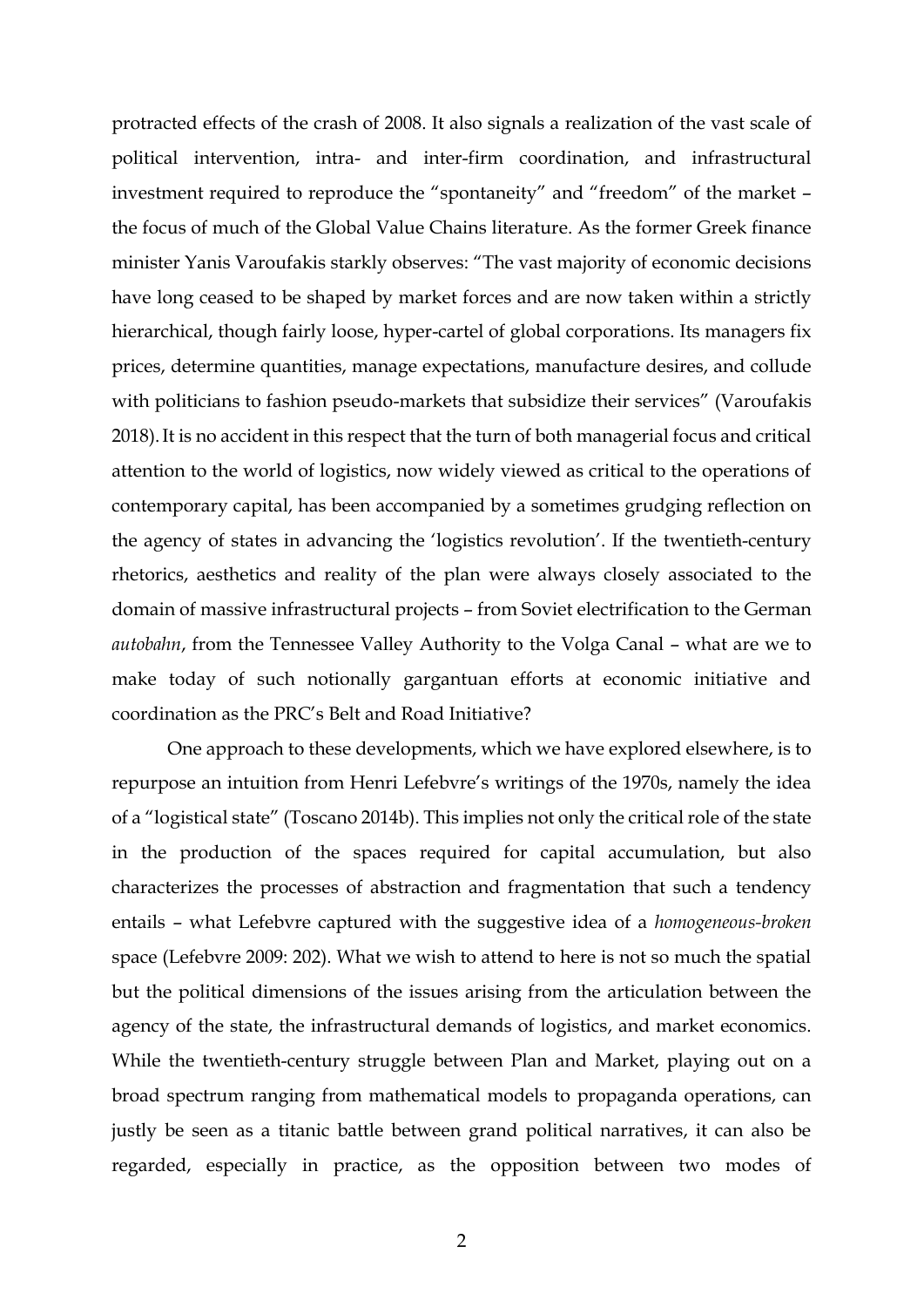neutralization of the political: the suppression of workers' agency by the command economy, on the one hand, and the immunization of the domain of market transactions from collective control, on the other. In this sense, the One Belt One Road and the PRC qua logistical state initiative could be seen as the ironic sublation of the Market/Plan antinomy under the aegis of systematic depoliticization (Grappi 2016).

Must planning be synonymous with the alienation of and from politics, or, conversely, the monopolization of politics by the planner-state? In this paper, we want to reframe a contemporary return to economic planning in the age of the logistical revolution through an archaeological detour which will consider the practice and theory of planning in the early years of the Soviet Union. The decade following the October Revolution of 1917, and especially the institution of the New Economic Policy (NEP, 1921-28), can be fruitfully explored to reveal a different figure of the plan, one which is not to be grasped through the neutralization of the political or its monopolization by the state, but which can best be understood as a kind of *planning for conflict*. This approach to economic planning explicitly problematized rather than elided the articulations between the political and the economic, party and unions, proletarians and peasantry, or managers and workers. Contradictorily, even tragically, this figure of the plan posed the question of what it means for economic planning to contend with the persistence of class struggle, as well as to refuse fantasies of the subsumption of the economic by the political, or vice versa. Today, as freemarketeers fall back on mercantile utopias ("global Britain") and "free markets" are quietly replaced with logistically planned supply chains, the industrialization debates of the Soviet era might well be usefully revisited. To this end, we will first explore the class politics of planning as they were elucidated in the period of the NEP, to then turn more explicitly to the ways in which class conflict, especially in logistical sectors (railways) could not be tolerated by the Soviet logistical state, terminating the halting efforts to maintain a place for political conflict and class struggle within the horizon of the plan. The paper will conclude with some reflections on whether some conception of planning open to, and even welcoming of, enduring antagonisms could be imagined for the present.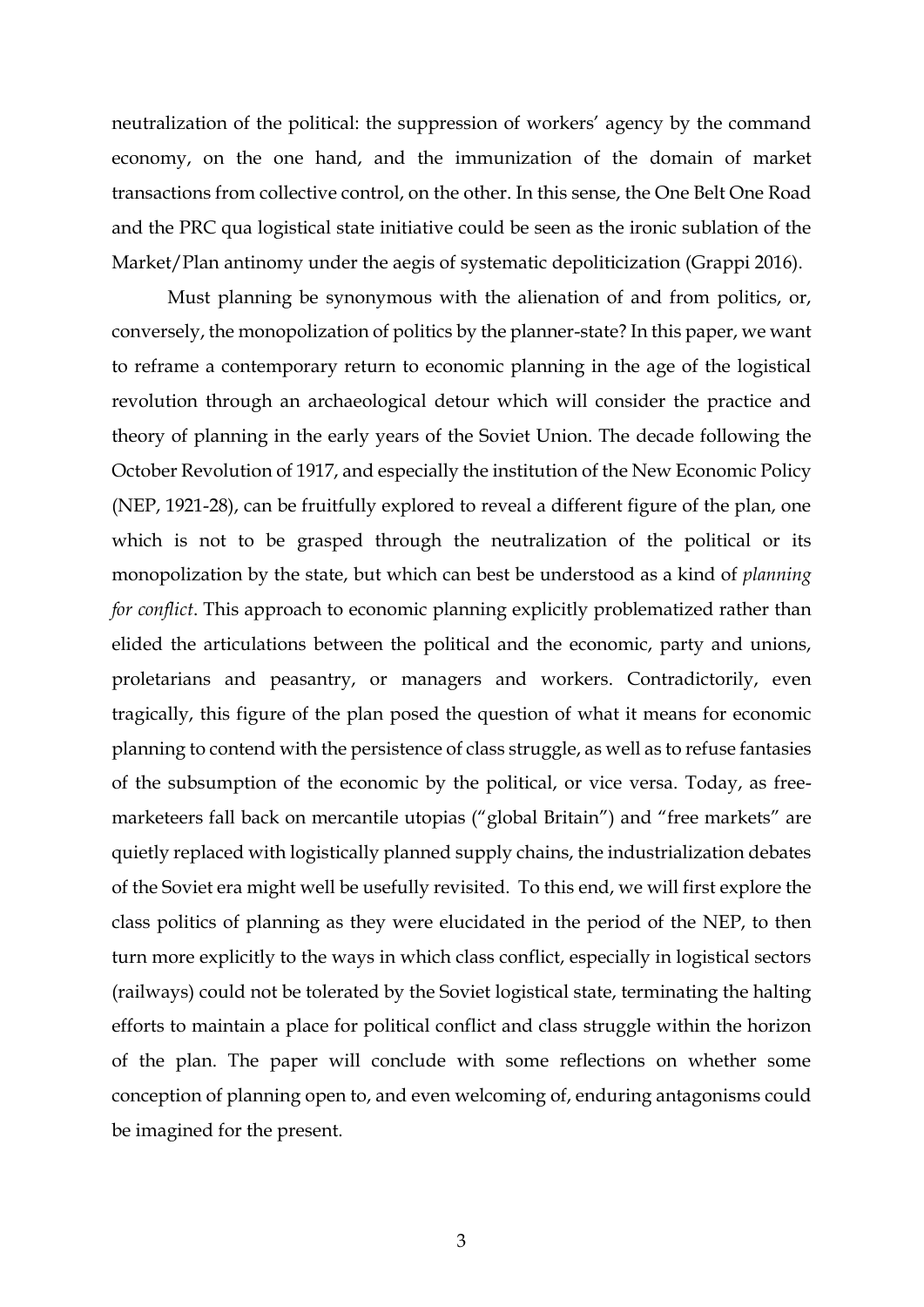### **Between Science and Will**

-

Throughout the 1920s in Soviet Russia, planning was not merely an issue of socioeconomic organization, a strategy of resource allocation; it was saturated with political and ideological class struggles (Bettelheim 1976). For Marxism, class is more than a sociological category, a category of Science, so to speak, of knowledge and theory; it is equally a category of the Will, of practice and political subjectivity. In capitalizing these two terms, we wish to emphasize the way they can also fall asunder, fetishized into dichotomies, assigned to strictly delimited realms of thought and action. As we shall see more precisely below, with the onset of the first of the five-year plans the NEP's tense articulation of Science and Will was disassembled and ossified. This contrasts with one of the critical tendencies in Marxist thought with which we wish to align ourselves – one that runs from Lukács and Gramsci to Althusser and Tronti – that holds these terms in articulated tension. We also hope that the elucidation of their distinctive features and of their articulation can help us uncover the extent to which planning, as encountered in the guise of business logistics, is itself suffused with articulations of Science *and* Will that gainsay the contemporary disavowal of politics (Hui 2006; Brown 2015). While a more nuanced heuristic – for instance the one advanced in Italian *operaismo* through the distinction between political and technical class composition – could allow for a more fine-grained materialist analysis, it would miss the centrality of ideological struggle in this period. The aim here, then, is not to outline a developmental progression in forms of planning – such as from First Five-Year Plan, to Second, to Third… to Business Logistics – with all the risks of historicist relativism and linearity this comports, but to try to outline the systemic interrelations and political implications of each attempt at *stabilization* of social formations in which the discourse and practice of planning intervenes. 1

<sup>1</sup> See the illuminating discussion in Marramao 1975, on the contrast between linear, historicist accounts of the relations between theory/practice – in which real movement and theory 'reflect' one another – and those, such as the one we attempt here, that seek to provide a relation between the '*structural morphology*' of a mode of production – including the historical time *of* the specific social formation – and the '*process of constitution* of the political terrain' (Ibid: 106), the immanent contradictions of which are elicited by the critique of political economy. History then appears not as a sea within which events are borne and unfold in linear fashion but is *constructed* by the '*systemic* character' (De Giovanni in ibid.: 107) of a specific social formation and the contradictions that mine it (115-17).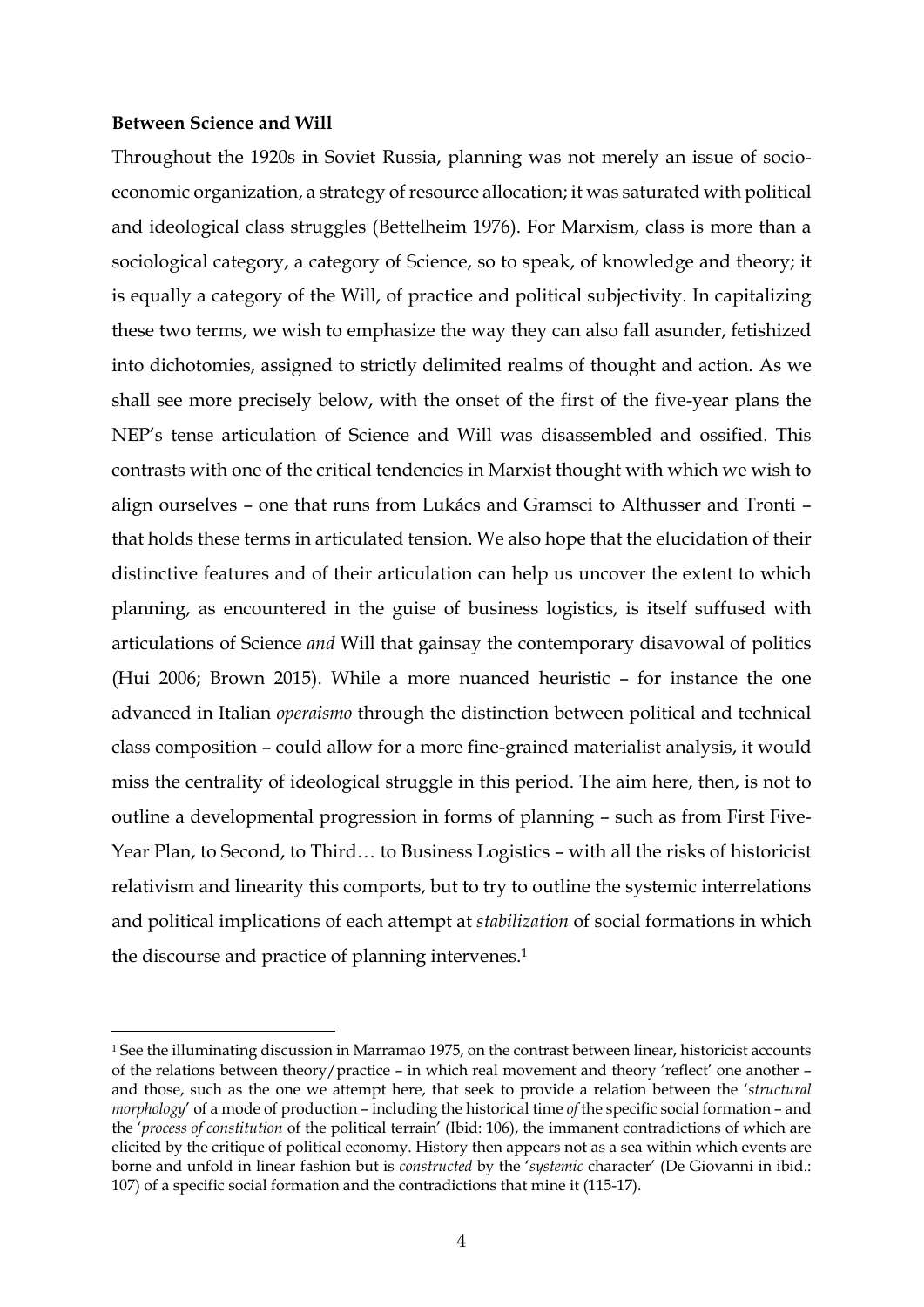While planning was integral to the Soviet understanding of development from the start, discussions of planning in the early Soviet period require a caveat, since during War Communism (1918-1920) and even beyond it might be best described as 'a fitful hand upon the reins rather than a curbing and steering of the team … a propaganda phrase rather than an economic force' (Dobb 1966: 337). There were, however distinct phases to planning. In the course of War Communism, planning – largely in the guise of centrally-dictated requisitions – served the subordination of the entire economy to victory in the civil war against the Whites (Dobb 1966: 97-124). By the time of the NEP, planning was typically linked to specific sectors, industries or trusts, and involved no single economic plan (Carr 1970: 521ff; Friedrich Pollock in Dobb 1966: 338). As was especially underscored by Marxist interpreters, returning to the debates on planning amid the crises and conflicts of the 1970s (Cacciari 1975; Bettelheim 1976), the conflictual figure of planning was designed both to expand the working class, which would be drawn out from the countryside into expanding heavy industries, and to subject workers to 'factory schooling' in view of collective discipline and empowerment (Lenin 1965: 391-2, see also Lih 2008: 522-24). Moreover, productive capacity would develop *in competition with* private enterprise. As part of this, trade unions could be envisaged as organs of worker representation *against* capital *and* the state – a position articulated by Lenin in the trade union debate against those such as Trotsky who demanded a regimentation of the trade-unions by the state, or, conversely, a subordination of state policy to trade-union demands (James 2009; Bettelheim 1976: 384-8). While accompanied by a thematizing of ongoing class struggles in the revolutionary state, the NEP demanded that even socialized industries and trusts maximize profits – and so conform to the Market (Allen 2003: 91).

By the eve of the First Five-Year Plan, this changed radically. Once Stalin posed the question "Whose government are you: a workers' and peasants' government or a kulak and Nepmen's government?" (Stalin 1929: 262), one issue had already been settled: should Soviet industrialization be advanced through the Market or the Plan? The conflict between these "principles" – of planning versus "spontaneity", or "socialist accumulation" versus the "law of value" – which underpinned and

5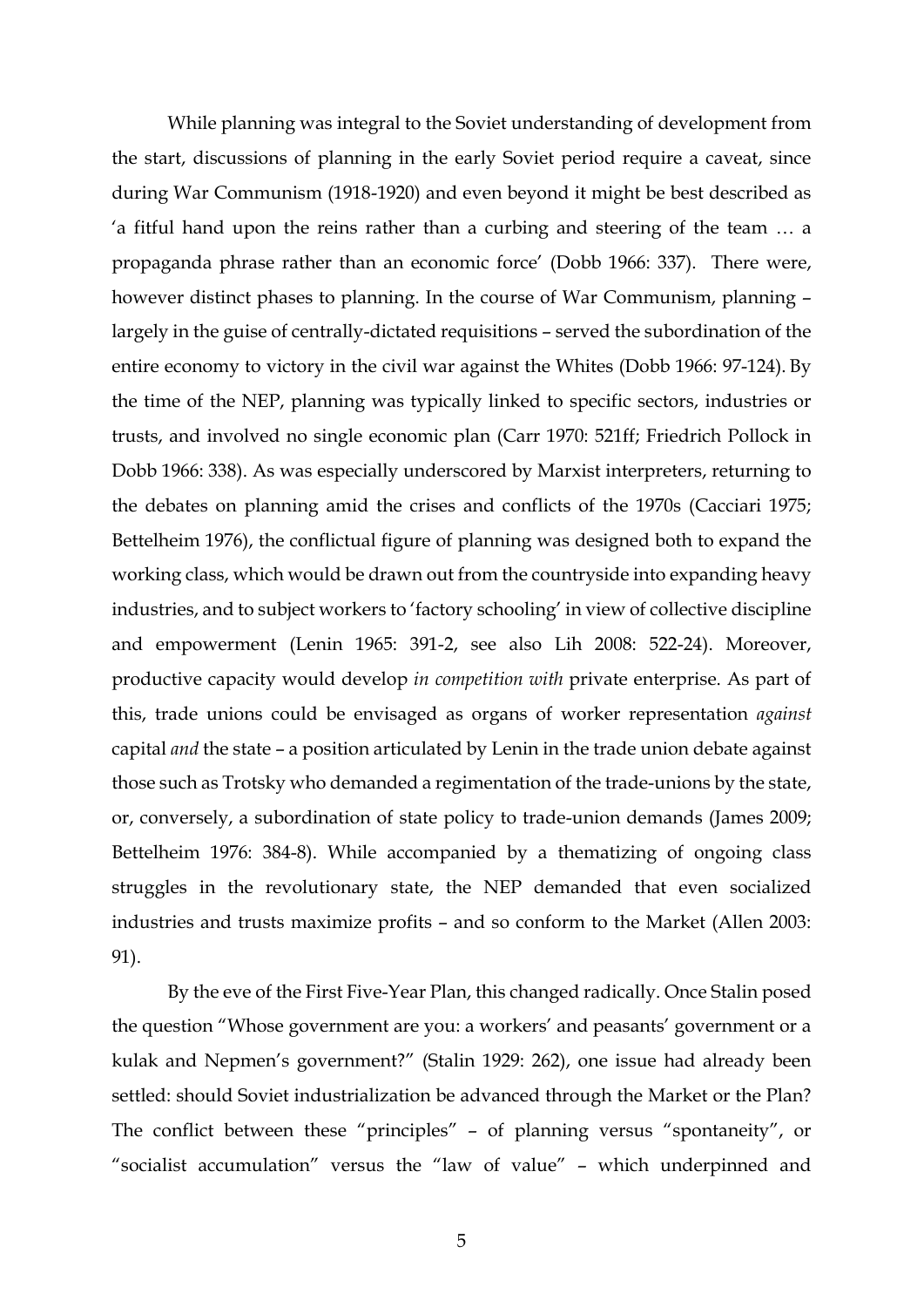animated the NEP, was to be terminated. A kindred fate was met by the view that state and party could not be flatly identified with the working-class in the protracted transition out of "state capitalism" (Toscano 2014a). These two "principles" of Market and Plan, which had been held together in an uneasy, conflictual articulation during the NEP – constituting a rivalry necessary for development at a time when industry had fallen so far behind where it was in 1913 (Davies 1990) – were now disarticulated and geographically demarcated by the borders of the Soviet Union, as if the Market could be expelled from a territory where the Plan reigned supreme. At issue at the start of the First Five-Year Plan was how to establish the "new tasks of reconstructing industry and agriculture on the basis of Socialism" (Stalin 1929: 240). This certainly involved struggles, conflicts, even an "intensification of class struggle" (254), but these took place *within the framework of socialism* – and on the basis of the Party leading the struggle against "capitalist elements of town and country" (241). The question was no longer one of Market *and* Plan in irreducible and generative conflict; but rather that of setting Socialism against Capitalism *as distinct systems* in a zero-sum game.

This was a radical break with the NEP, whose time-limited character was clear from its designation as a "retreat" (Lenin 1922) from the excessively sharp imposition of socialist measures characteristic of War Communism. With the five-year plans, came the call for a "tightening of labor discipline, of developing socialist emulation", made famous by the later Stakhanov Movement (Stalin 1935; Davies 1989: 256-61), as well as for the "thorough revision of the methods of the trade unions and the Soviet apparatus" (Stalin 1929: 240). Whereas under the NEP the unions were paradoxically envisaged as protecting workers from the workers' and peasants' state, by the time of the First Five-Year Plan (1928-32), the historic trade union leader Tomsky was removed from his position in the trade union central council – alongside other "Right deviationists" – for "setting the trade unions against the party" (Shvernik 1934: 63 – discussed in Carr and Davies 1974: 598-99).

It would be too simple to see this shift as merely opportunistic, the duplicitous actions of a would-be dictator in-the-making. The "slogan of *self-criticism*" (Stalin 1929: 239) and of "purging the Party" and "fighting the bureaucracy", form part of what was being reconceived as "*necessary links in the single, continuous chain which is called*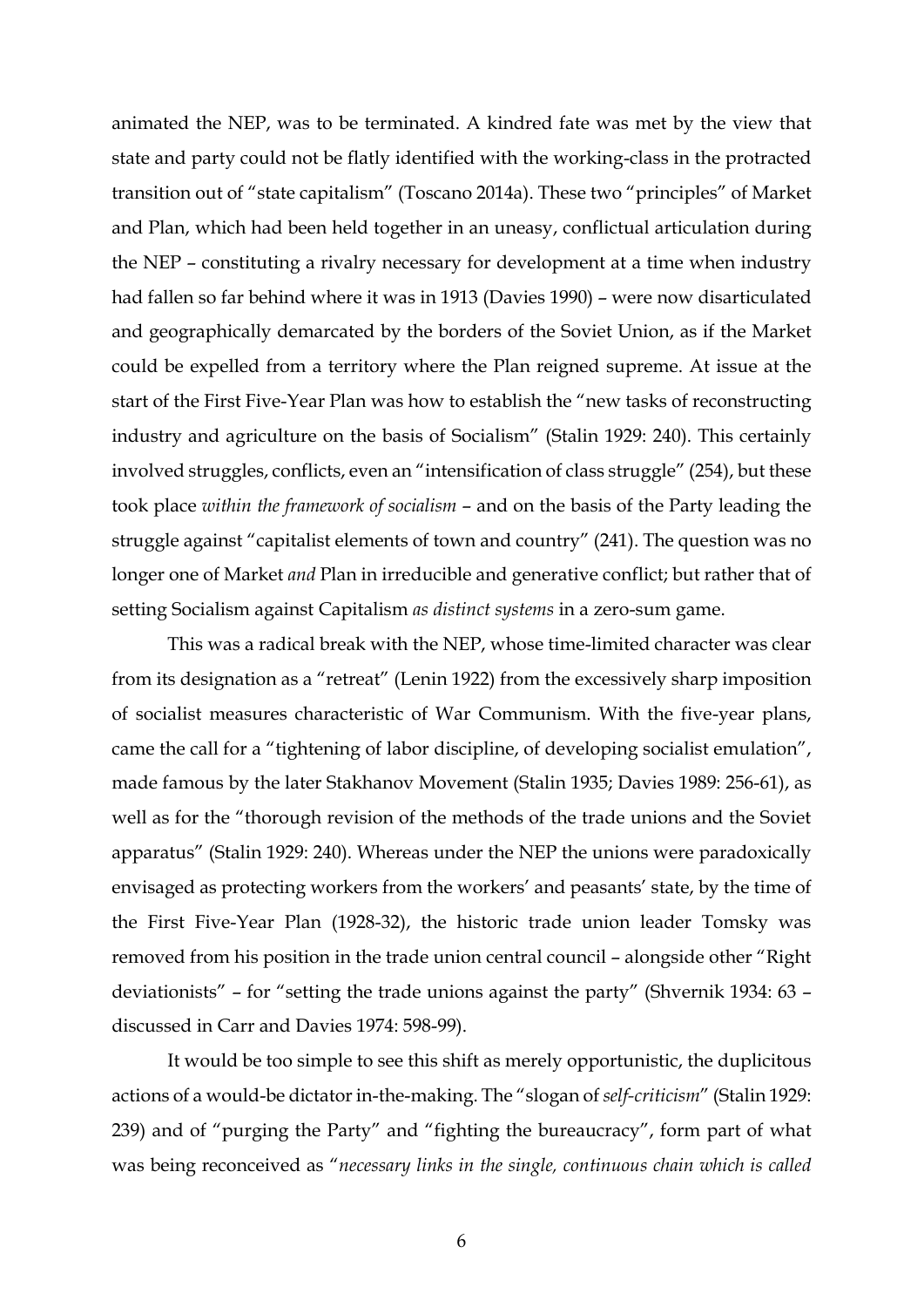*the offensive of Socialism against the elements of capitalism*" (240). This was framed as a battle between rival Wills incarnated in warring socio-economic systems. As the "General Staff of the proletariat" (Stalin 1921: 1973), the Party was the molder of class Will and required "purification" to carry out its task.

On what grounds could Stalin and his adjutants claim this shift of terrain from the NEP, when the market was still the context within which planning took place? As Robert C. Allen states, on 1 October 1928 the "First Five-Year Plan replaced guidelines with directives"; this substituted "output targets for profits as the principal enterprise objective" (Allen 2003: 91). This "administrative shift" brought about certain practical consequences, amongst the most momentous were the end of cost controls and relative unconcern for negative profits – in the guise of "soft budget constraints" where deficits are covered by other agencies or not considered a block on a department's operations (Kornai 1986). No longer being guided by profitability meant that the working class was no longer working under capitalist imperatives. This, then, was no mere ideological shift. If no longer subject to the rate of exploitation, how could the workers be "exploited" by a state, by a system "in the hands of the working class" (Stalin 1931: 352)? <sup>2</sup> If that were the case, then what role then for unions? Were they not more logically to be conceived as *agents* of labor discipline, uniting freedom and necessity, since in carrying out the Will of the (purified) Party of the workers they were submitting to a discipline they, via the systematic application of the Plan, had "themselves" set? Science was now subordinated to Will, but a rational Will, assured by a purge of the Party that would serve to establish the unadulterated presence of the class and its interests within the Party. Parenthetically, it is important to note that while Stalin was hardly the first to call for the 'purging of the party' or for 'labour discipline' (see, for instance, Lenin 1921), the context was entirely different. Unlike under the NEP, for Stalin socialism was the framework within which development was taking place and hence workers by resisting directives would be challenging socialism itself (for a detailed discussion of the 1929-30 purges, Davies 1989: 61-2, 117-

<u>.</u>

<sup>2</sup> Pradesh Chattopadhyay highlights one important aspect of this claim: 'What strikes one in this early soviet concept of socialism is a predominantly juridical approach to socialism, in which a specific type of ownership form, and not the specificity of the production relationship, becomes the principal for characterising the new society' (2004: 230). See also Davies 1989: 163.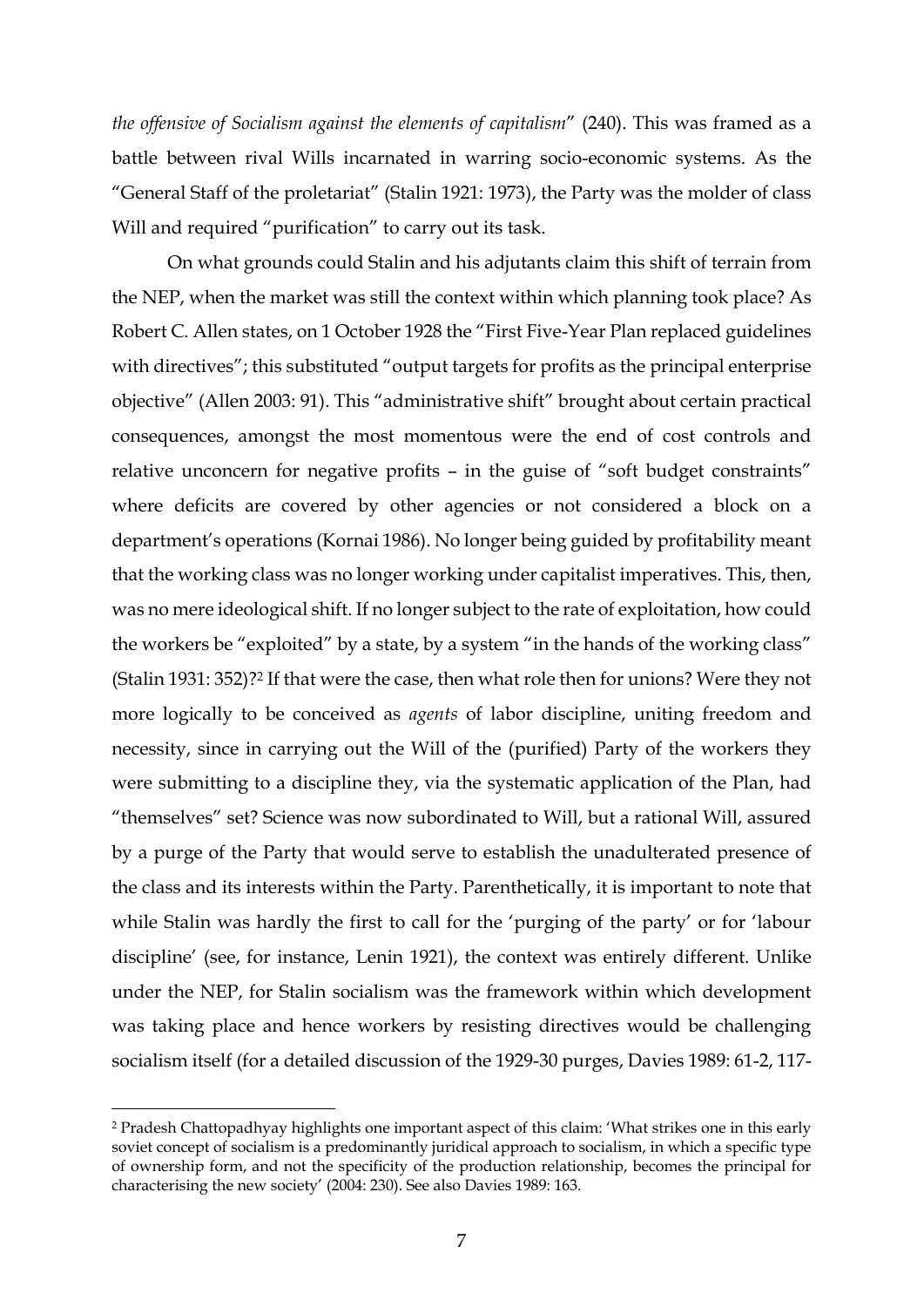42). In contrast, the NEP was a policy enacted for a transitional socio-economic form – "state capitalism" – that required that one of the 'main tasks' for the trade unions be "to protect in every way the class interests of the proletariat in its struggle against capital" (Lenin 1922: 185). Bearing in mind that state enterprises were themselves subjected to the profit motive, the "struggle against capital" would also be taking place in the "socialised sector".

The question then of Socialism versus Capitalism, Plan versus Market, was increasingly understood in terms of Socialism's subordination of Science to the *efficient* expression of the Will of the working class – as shaped and interpreted by the Party. This was most evident in the ability of socialist accumulation to escape the "incurable diseases of capitalism" (Stalin 1931: 352), poverty, crisis, unemployment – thanks to its greater efficiency in supplying the needs of the population: "The superiority of our system lies in that we have no crises of over-production, we have not and never will have millions of unemployed, we have no anarchy in production; for we are conducting a planned economy" (352-3). Leaving aside the hyperbole, it is clear that the superiority claimed here is that of Science as subordinated to the Will of the class via the Party: *as a system* socialism is more efficient, less wasteful, better organized, less prone to breakdown. <sup>3</sup> Stalin was also asserting a clear superiority of planning over the NEP's "mixed economy", due to the latter's inability to substantially reduce unemployment by absorbing surplus populations in industry, which for much of the period remained below 1913 levels (Carr and Davies 1974: 483ff; Carr 1970: 388ff; Dobb 1966: 189-91; Ellman 1979: 158ff; Barber and Davies 1994: 82-105). However, the critical point for our argument, is that the plans were *competing* with international

<u>.</u>

<sup>&</sup>lt;sup>3</sup> This ideal horizon of socialist efficiency would ultimately buckle under the cumulative weight of the irrationalities of Soviet planning practices, many of which had to do with planning being calculated with physical values, leading to notorious absurdities, such as - to quote a retrospect from the dying days of historical communism: 'enterprises, producing unnecessarily heavy equipment since their targets were specified in tons. Transport organizations, similarly, would find their efforts measured by ton-miles, giving them no incentive to ensure the shortest journey. Authors are paid by the length, not sales, of their books. No rational pricing system exists. Of course products have prices, but the latter have an inert character, not altering however much or little of the good was produced, and not bearing any clear relationship either to productivity or to the prices of other goods. As a consequence market gardeners in the Caucasus could find that it made sense to fly to Moscow with their produce (because air travel is cheap relative to fresh produce), or collective farmers could find that it made sense to feed their pigs with subsidized bread' (Blackburn 1991: 45)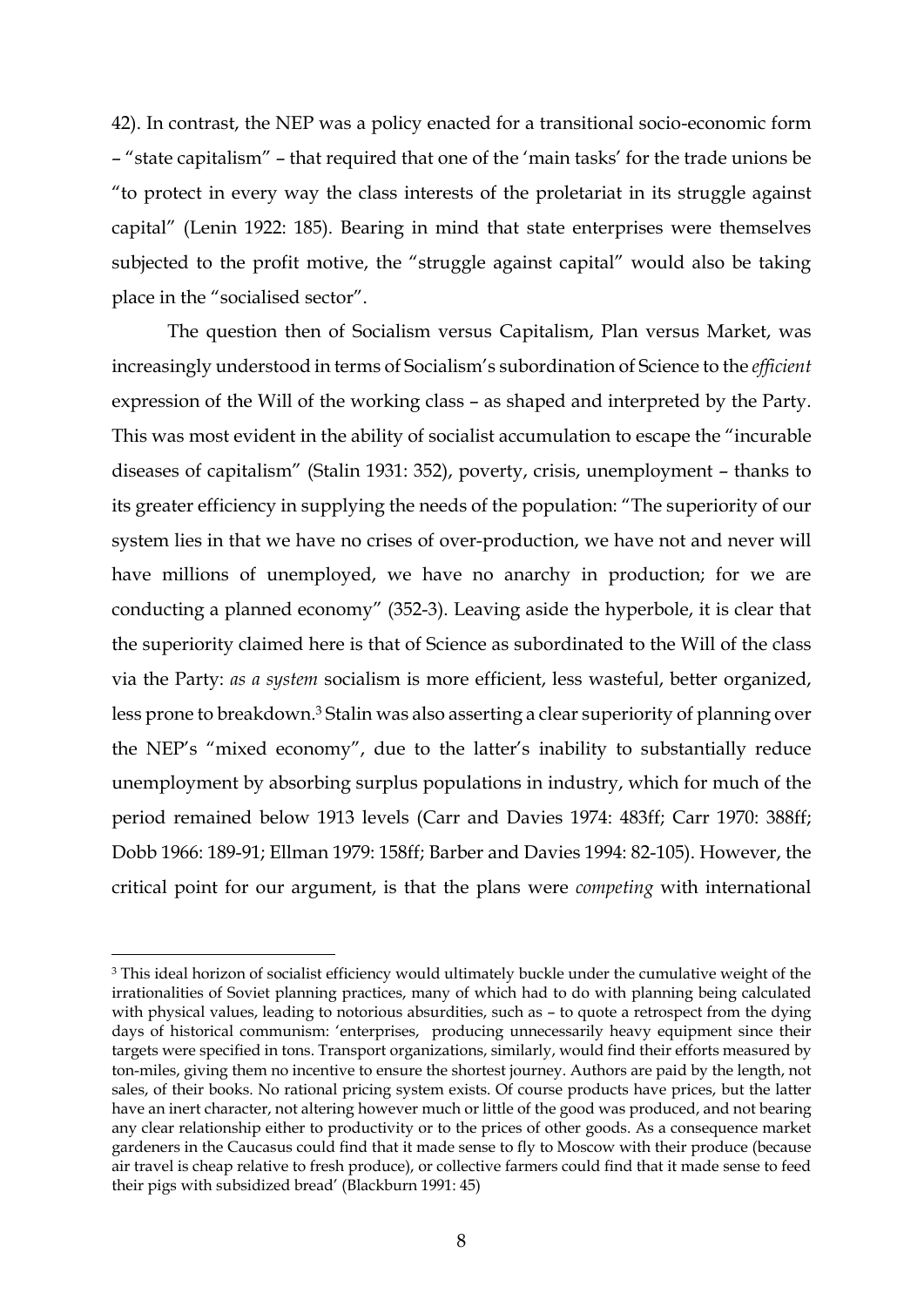capitalism on the basis of a claim to the superior efficiency of socialism in the use and allocation of resources.

As a result of this shift in party-state-class relations in the wake of the overcoming of the profit motive, it became a Bolshevik duty to study the "art of management" in order to become "true leaders of industry, true masters of the business" (Stalin 1931: 354). The relative, historically-conditioned "backwardness" of Russia could now be overcome within ten years at a "Bolshevik tempo […] a high Bolshevik tempo of construction" (356, 357). Technical, "bourgeois tools" could be appropriated and turned by socialist Will to socialist construction, which would – thanks to the "planning principle" – overcome the inefficiencies then so evident in the crisis to which the "principle of spontaneity" (Carr and Davies 1974: 667) had led international capitalism of the 1930s (Day 1981).

It is worth citing Stanislav Strumilin's report (March 1927) to the State Planning Commission (Gosplan) on the aim of the first plan. The plan seeks to achieve "such a *redistribution* of the existing productive forces of society, including both labor power and material resources of the country, as would secure to the *optimum* extent the expanded and crisis-free reproduction of these productive forces *at the most rapid possible rate*, with the aim of the *maximum* satisfaction of the current needs of the working masses and bringing them *very rapidly* to the full reconstruction of society on the principles of socialism and communism" (Strumilin 1928a, and discussion in Carr and Davies 1974: 838, 905-8). Carr and Davies add that this "transformation would be brought about through 'engineering projects', involving a system of realistic and interconnected quantitative targets which strictly corresponded to available resources, and were built up by combining, in 'successive approximations', the draft plans of each industry or each economic sector" (Carr and Davies 1974: 838). This situation was – paradoxically – one where, under what Stalin termed "Socialism", planning came to formally resemble what we today call business logistics. For planning's soft budget constraints served to advance the efficient allocation of resources in the service of quantitatively determined economic growth without resulting in over-production – two of the core aims of contemporary logistics, as identified by Bonacich and Wilson (2008: 4). Typically, under capitalist social relations, workers are only employed to the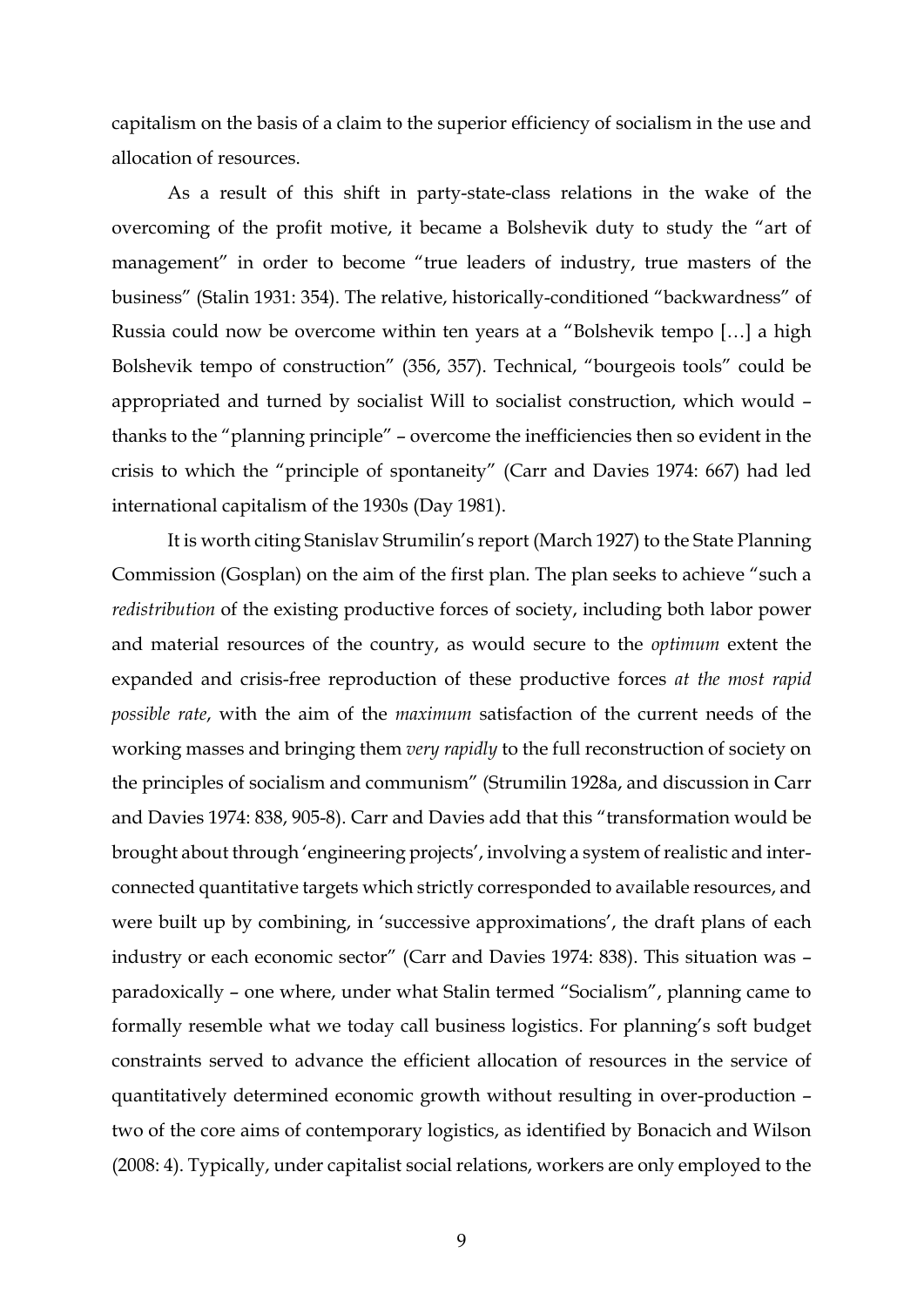extent that the value that they produce is higher than the value expended in hiring them. Markets allocate resources in such a way that this "balance" is maintained. Soft budget constraints (as well as the attack on equilibrium models, Carr and Davies 1974: 842-48; Cacciari 1975: 117-26; Stalin 1929a) allowed firms to increase output at a level in which they produced more than would be *profitably* sold. But by insisting on firms increasing output targets, this drew workers out of the countryside – where structural unemployment was high – and put them to work in expanding modernizing heavy industries in urban centers (in a pitiless version of the "socialist primitive accumulation" earlier promoted by Preobrazhensky).

Formally then, with the aim reduced to quantitative expansion and efficient employment of resources, business logistics and Soviet planning from the late '20s to late '40s come to enjoy an uncanny affinity, despite the different "key performance indicators" to which each is subordinated (profit versus output). Both foreground the efficient allocation of resources as core aim. The conflictual model of the NEP thus makes way for labor discipline and competitive pressure over innovation across branches. While the (First, Second, Third…) Plans do not require the marginal product to equal or exceed the wage, it could be noted that business logistics are happy to leave some resources uncounted and unallocated, expelled from the productive circuit. Be it as surplus populations or ecological waste, these externalized and negatively "socialized" resources are structurally important for optimizing the operations of logistics. The Plan, by contrast, does more than merely encourage the absorption of the total population, it subordinates it to its own "efficient" operation . Efficiency and quantitative growth are the operative categories of technical progress under both "systems", Market and Socialism (as evidenced by business logistics and five-year plans, respectively). But profit or output are in both cases "choices" to which the unfolding of technical means of coordination are ultimately subordinated, notwithstanding the qualitative difference between reaffirming a structural imperative of the capitalist mode of production and opting for another principle of organisation and criterion of value.

That is not to say that very stark distinctions, even at the level of purely formal analogies, do not remain. These can best be understood via the shifting articulations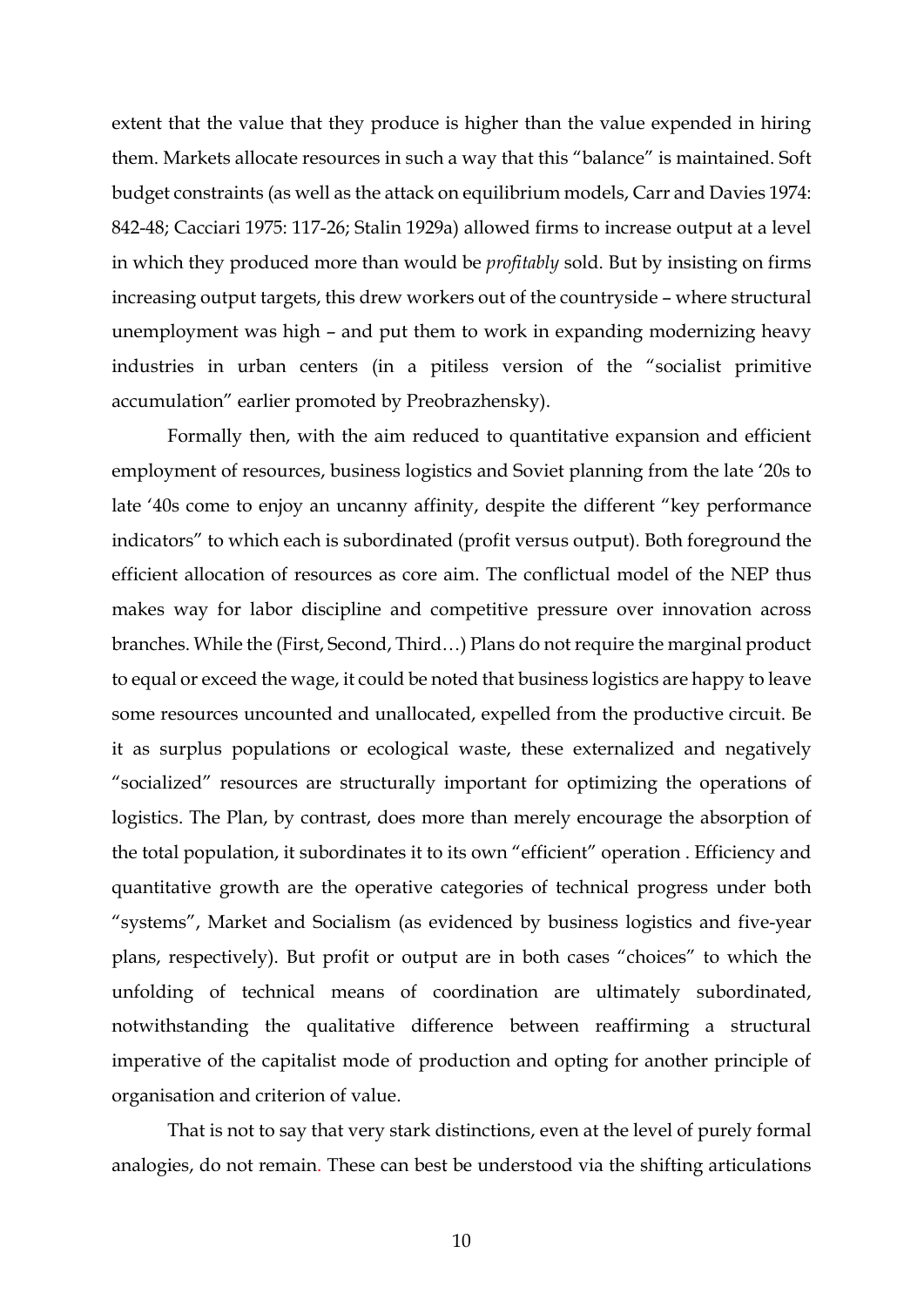of Science and Will. Within "Socialism", the "'metaphysics' of planning" (Carr and Davies 1974: 842), saw "geneticists" arguing for the necessity of uncovering "economic 'regularities' in the national economy which justified prediction about future trends […] and to extrapolate the data derived from them into the future development of the economy was the essence of planning" (Carr 1970: 526). Here, Science takes precedence: the Plan developed by revealing the inherent ("genetic") "objective tendencies" of the national economy (Vladimir Groman 1925: 151-66, discussed in Carr 1970: 526-30). Arguably, this involved implicit recognition of the Market principle, since throughout the preceding period planning had co-existed with petty-bourgeois rural production and retail trade, and hence the "tendencies" and "regularities" registered were those of the market-system. Against this stood the "teleologists" who stated that planning must set out from "what can be indicated in advance by positing it as a goal" (Carr and Davies 1974: 840). The task of the planner was, as Strumilin stated, to take the "collective will of the producers" (Carr and Davies 1974: 840) and mold it. To that extent, planners needed to set targets dictated by the "General Staff" of the working class.

Here too the distinction between primacy of Science or of Will is in no way as clear-cut as it might first appear. While the hierarchy shifts – either Will subordinates Science or vice versa – neither side could do without the other, as was generally recognised (Carr 1970: 528; Carr and Davies 1974: 840-50; Nove 1969: 132; Spulber 1964: 101-12). It was only as planning advanced, and those skeptical of its very possibility were defeated, that the struggle between teleologists and geneticists became politically much more charged – until the latter became identified with Right deviationists and tried as Mensheviks. At this point Science is explicitly subordinated to political aims and demands – with targets set intentionally far in excess of anything achievable, but nevertheless to be pursued with all necessary means. The frenetic voluntarism that became synonymous with the Stalinist politics of production could here reach stunning pitches of idealism, as in this 1927 declaration from Strumilin himself, in an article for the Soviet journal *Planned Economy*: "Our task is not to help economic science, but to transform it. We are not tied to any law. There is no fortress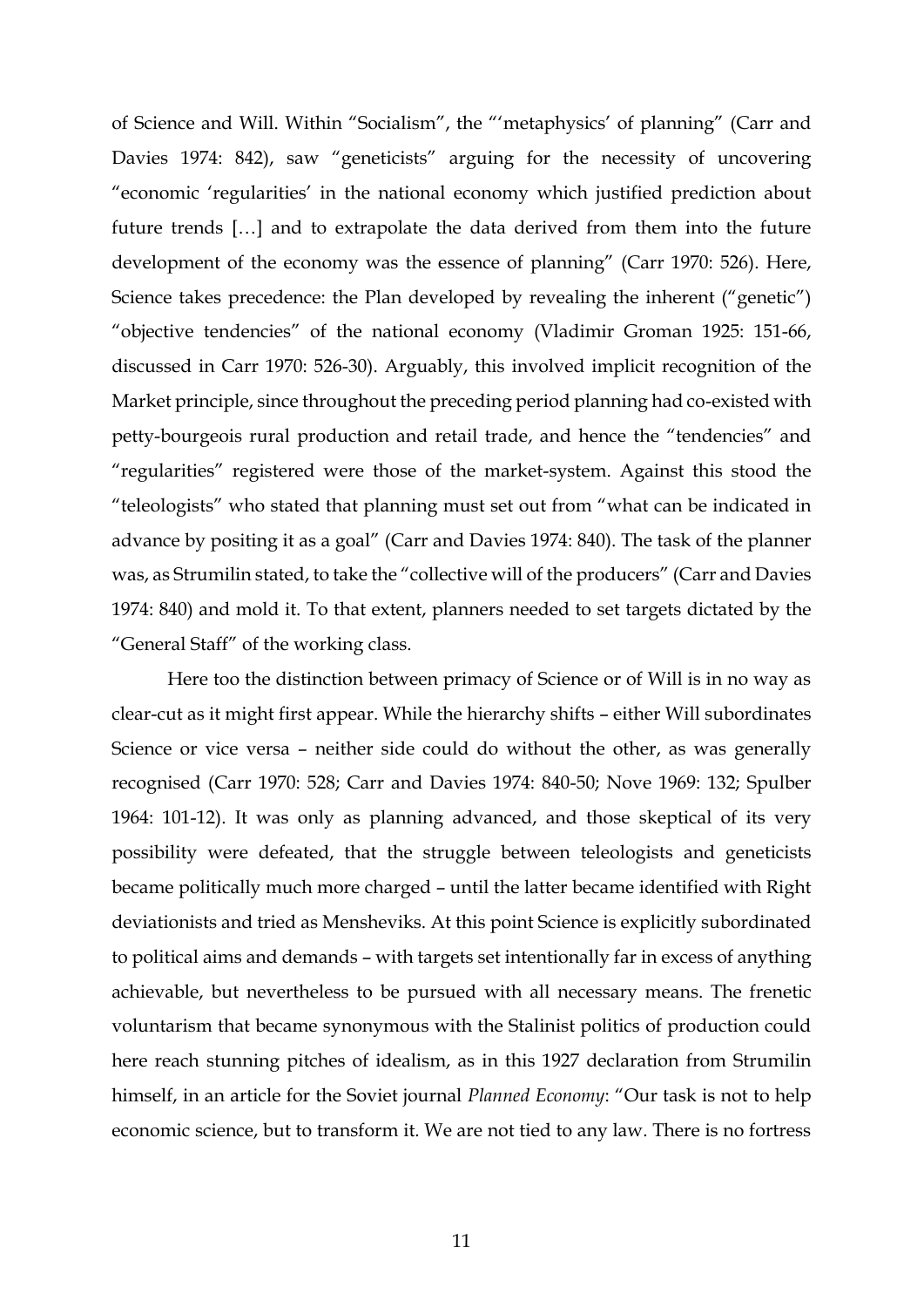that the Bolsheviks cannot storm. The question of rhythms of development depends on the will of human beings" (quoted in Ellenstein 1975: 223).

From 1929 onwards, the difference between Socialism and Market was framed by Stalin and the Party as one over Will, and of which class could best assert it. As embodied in consecutive five-year plans, the tasks of planning would be set by the "international" (i.e. geopolitical) and "class position" the Soviet Union found itself found itself in (Strumilin 1928b, see Carr and Davies 1974: 841). In other words, it was the Will of the working class – as *effectuated* in the Plans and exclusively interpreted by the Party – which was pitted against the Will of the international bourgeoisie and its states. This meant Science and "all other auxiliary means", would be mere "servants" (Strumilin 1928b) in the service of that competition between Wills. The political Will of Socialism was to unfold itself in the Plans, in the effective (and *more efficient*) rolling out of the Plans, expressing the conflict between Market and Plan as *competition* between rival systems – hence, ironically, according to a Market-like logic.

For all the poverty of such a conception of socialism – in which "workers' control" is reconceived in terms of its efficient subordination to an over-arching Plan served up to it – it is worth noting its acknowledgment of the non-neutrality of Science. That is, it escapes a naïve value-free reduction. For, while Science is impotent to decide over (i.e. to will) a hierarchy of values, it does operate within a context in which values operate in conflict with one another, in practice subsuming Science as a form of intellectual labor within a specific value-hierarchy of human practices within which it too has an assigned place (Cacciari 2006: xiv-xxxi). This serves to distinguish planning – even in its ideological Stalinist form – from the self-conception of business logistics. The vulgar vanguardism and voluntarism of the hyper-politicized Plan helps to mark out the distinction starkly. For in business logistics subjective Will – if it appears at all, for instance in the reflexive legitimations of management practices – does so only as subordinated to a value-free Science, or neutral technique, as if the latter's "very 'purity' could translate itself into an ethico-political model" to the "elimination of the very possibility of conflict" (xxi) – where "conflict" is to be understood here as a contrast between irreducibly antagonistic values incarnated in subjects of Will who affirm them. By reconceiving Science's operations *as if* they were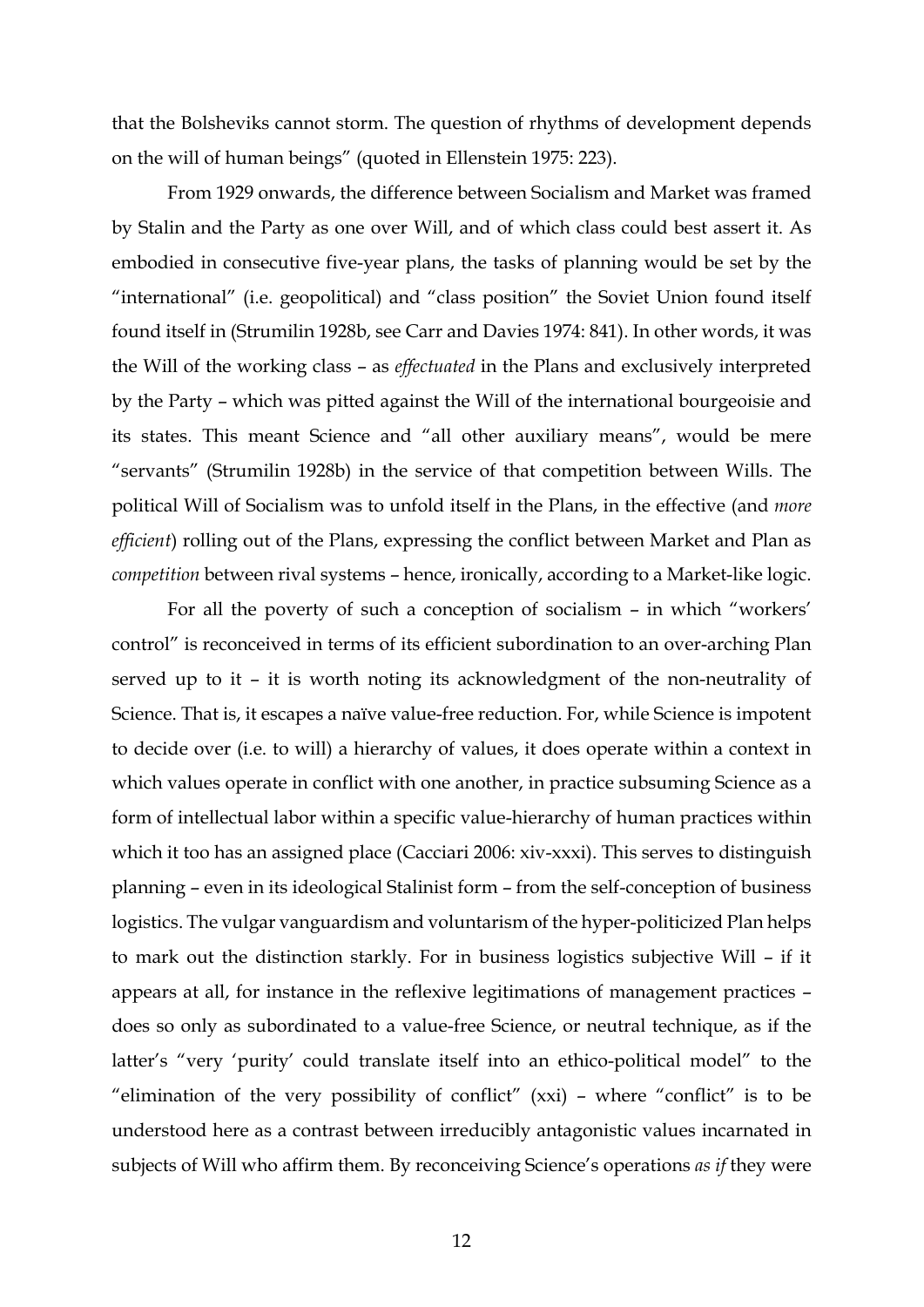entirely technical, disinterested, "objective" terms, business logistics seeks to evacuate itself of the sources of conflict. This is evident, for instance, in the way that Supply Chain Management literature considers disruptions to the seamless circulation of goods and services to spring from a series of technical hitches, choke points or bottlenecks. They do not come from rival interests or "Wills" in conflict. There is no question of rival subjects – at most of competitive agents scoping out advantages. There is but one material and managerial "process without a subject", and the task of logistics is that of smoothing its operations. While it is important to challenge such a disavowal of antagonism across supply chains, as has been done in some excellent investigations of contemporary logistical conflicts (e.g. Moody 2017, Alimahomed-Wilson and Ness 2018), there has been little work on why subjects have been "disappeared" from the *analysis* of the supply chain, if not from its management.

## **A State of Struggle, or, Lenin after '68**

One of the purposes of returning to the pronouncements of the likes of Stalin and Strumilin, their image of the Plan as apotheosis of a proletarian Will, is to defamiliarize a debate that can take for granted an economistic *depoliticization* of the antinomy between Plan and Market. The grim irony of the Stalinist fetish of the Five-Year Plans is that even remaining at the level of its own discourse – which is to say, leaving aside the sheer violence meted out against industrial, peasant and coerced labor that marked the reality of planning – its hyper-politicization of the economy as subject to the Will of the workers' party-state required an extreme depoliticization, in the guise of an alienation and monopolization of revolutionary subjectivity (and ultimately, the politicide of the Old Bolsheviks *tout court*).

The Italian architectural theorist and historian Manfredo Tafuri, coming from the same intellectual milieu of *operaismo* that gave rise to some of the most insightful historical analyses of the politics of planning (such as Di Leo 1971, Asor Rosa 1971, Perulli 1971, Cacciari and Perulli 1975), identified elements of this political alienation of the working class in the aesthetics of the plan that so galvanized Soviet avantgardes in the 1920s (see Toscano and Kinkle 2015, from which some of the arguments below are drawn). In the films of Dziga Vertov, the graphic work of El Lissitsky, the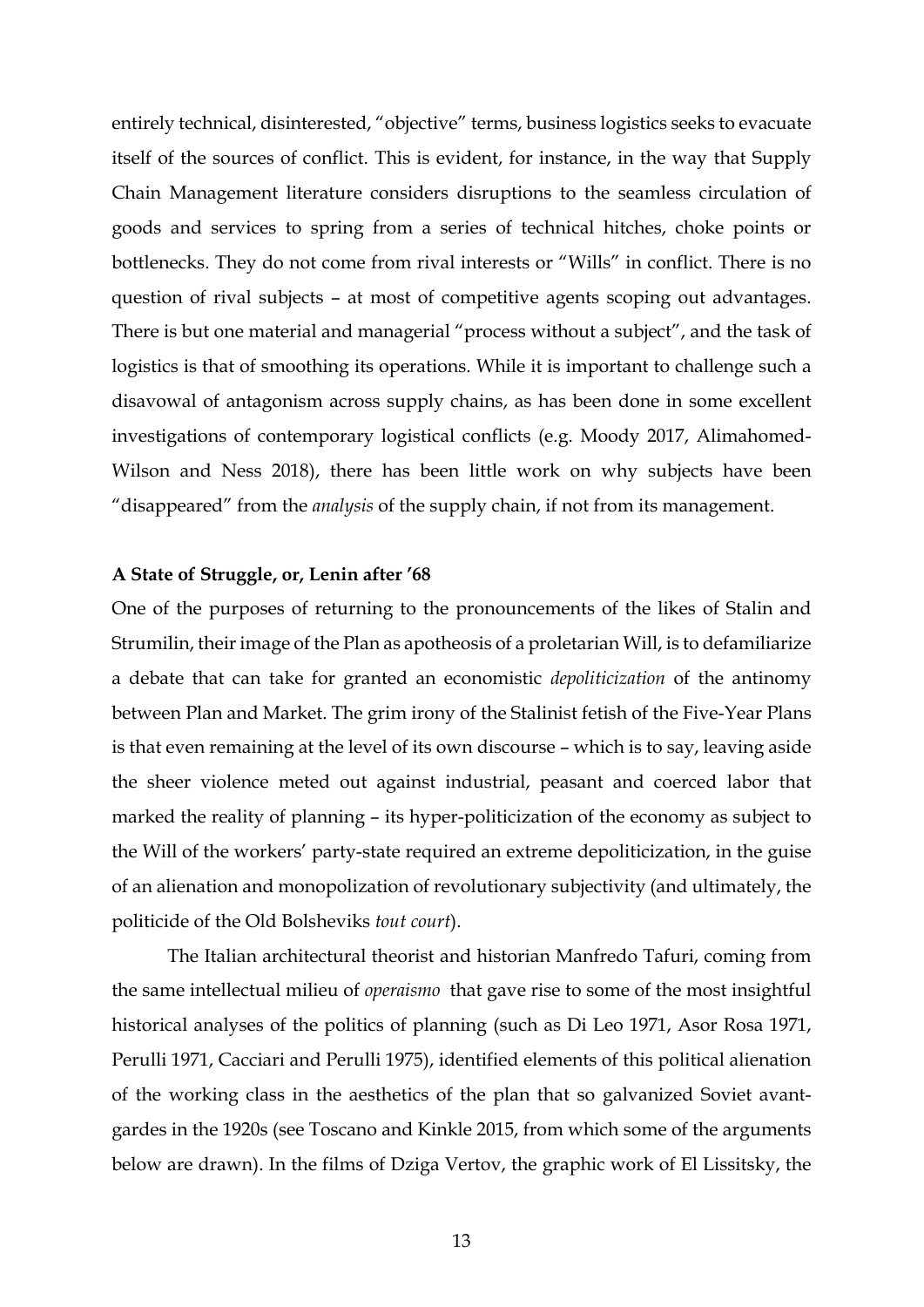photographs of Rodchenko, or the collages of Gustav Klutsis, Tafuri registered an attempt "to manage one's own alienation" by fusing artistic work with the allencompassing imperatives of productivism. The avant-garde would thus accompany and exacerbate the elision of the working class in the guise of its political supremacy, the Will become mere Fetish: "It is the collective, the class, which is now called upon to become machine, to identify with production. Productivism is indeed a product of the avant-garde: but it is the project of the conciliation between Capital and Labor, operated through the reduction of labor-power to an obedient and mute cog of the machine as a whole" (Tafuri 1971: 51). The avant-gardes thus give succor to the ideological displacement of struggles that crisscross the party, the state, classes and trade-unions – the conflicted terrain of the NEP – onto the Manichean model of Plan versus Market, socialism versus capitalism, and of a state *fused* with its workers, such that a class adversary became *ipso facto* an enemy of the state. Such a displacement obliterated Lenin's affirmation, however precarious, of the need not to erase the class within the plan, to retain an exteriority between the proletariat and the instruments of valorization of fixed capital.

Writing in the midst of the same early 70s wave that accompanied the "crisis of the planner-state" (Negri [1971] 2005) as well as of the Leninist image of the party with an intense revision of the legacies of the "USSR in construction", Robert Linhart's *Lenin, the Peasants and Taylor* (1976) sought to locate in the economic directives of the (civil) war economy, and in the Bolshevik leader's political theory and practice, the seeds of the kind of political alienation which, in Tafuri's eyes, the avant-garde aesthetics of the plan contributed to. In a chapter of his book entitled "The railways: the emergence of the Soviet ideology of the labor-process", Linhart recounts how, in the context of famine – that agrarian specter constantly haunting the Plan – the authoritarian, "Taylorist" turn in the organization of work was imposed on the sector that represented the vital hinge between production, services and administration, a sector whose dangerous disorganization was exacerbated by the very autonomous workers' organization that had previously made it into a hub of anti-Tsarist agitating. Workers' opposition now appeared as a kind of economic blackmail, all the more menacing in that it took place within the all-round crisis of the civil war. The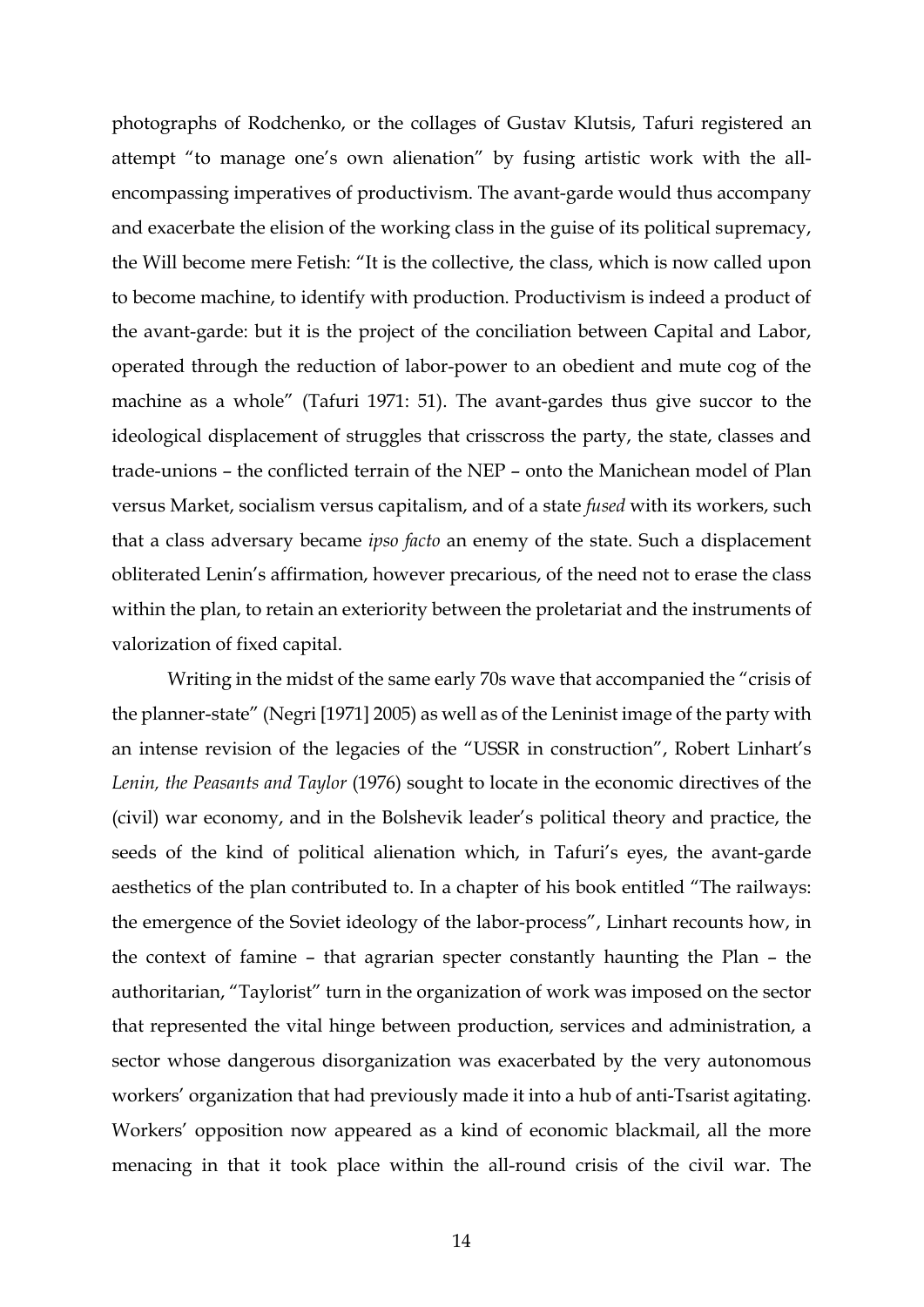Bolsheviks, Linhart notes in a striking example of the bond between class struggle, fossil fuels and logistics masterfully mapped out by Timothy Mitchell (Mitchell 2011), were "almost instinctively attentive to everything that concerns communication, flow, circuits" (Linhart 1976: 118). The Soviet state could not but strive to become a logistical state. In the throes of revolution, the railways appeared as the nerve-fibers and lifeblood of a "state in movement"'; militarized centralization, planning and labor discipline were raised to the standing of imperatives – as evidenced, among others, by Trotsky's "Order No. 1042", viewed by Linhart as a milestone in state planning, and suggesting that the securitization and militarization of logistics is a precondition of the Plan properly so-called. As Linhart observes, "if there is an activity that must, by nature, function as a *single mechanism*, one that is perfectly regulated, standardized and unified throughout the country, it's the railway system" (127-8). The "tragically" inevitable Taylorization of the railways both forges and deforms the USSR, especially in furthering the split, foregrounded by Linhart, between the proletarian as political subject and the proletarian as object of an iron discipline. Every cook can govern, but no railway worker can strike.

While Linhart found in the logistical imperatives spawned by famine and war the source of the political alienation that would congeal in the figure of the Party as the bearer of a Will embodied in the Plan, some of his contemporaries would turn to the NEP and the internal *détente* of class struggle and war economy of which it was the harbinger to find tools through which to rethink the articulation of political and economic struggles. Authors as unlike one another as Charles Bettelheim and C.L.R James turned to Lenin's writings of the NEP period as materials through which to think the entanglement of socialist planning with the persistence of class struggles (and alliances) that could not, on pain of disaster, be reduced to the political monopoly of a working class whose Will was expressed without remainder by the Party. Interestingly, the context of the Chinese cultural revolution and decolonizing movements brought to the fore Lenin's emphasis in his late writings (Lewin 2005) on the political problem of class articulation in the NEP. This was no longer to be simplistically understood as an alliance between state capitalism and the working class against petty-bourgeoisie and peasantry, but as a new political strategy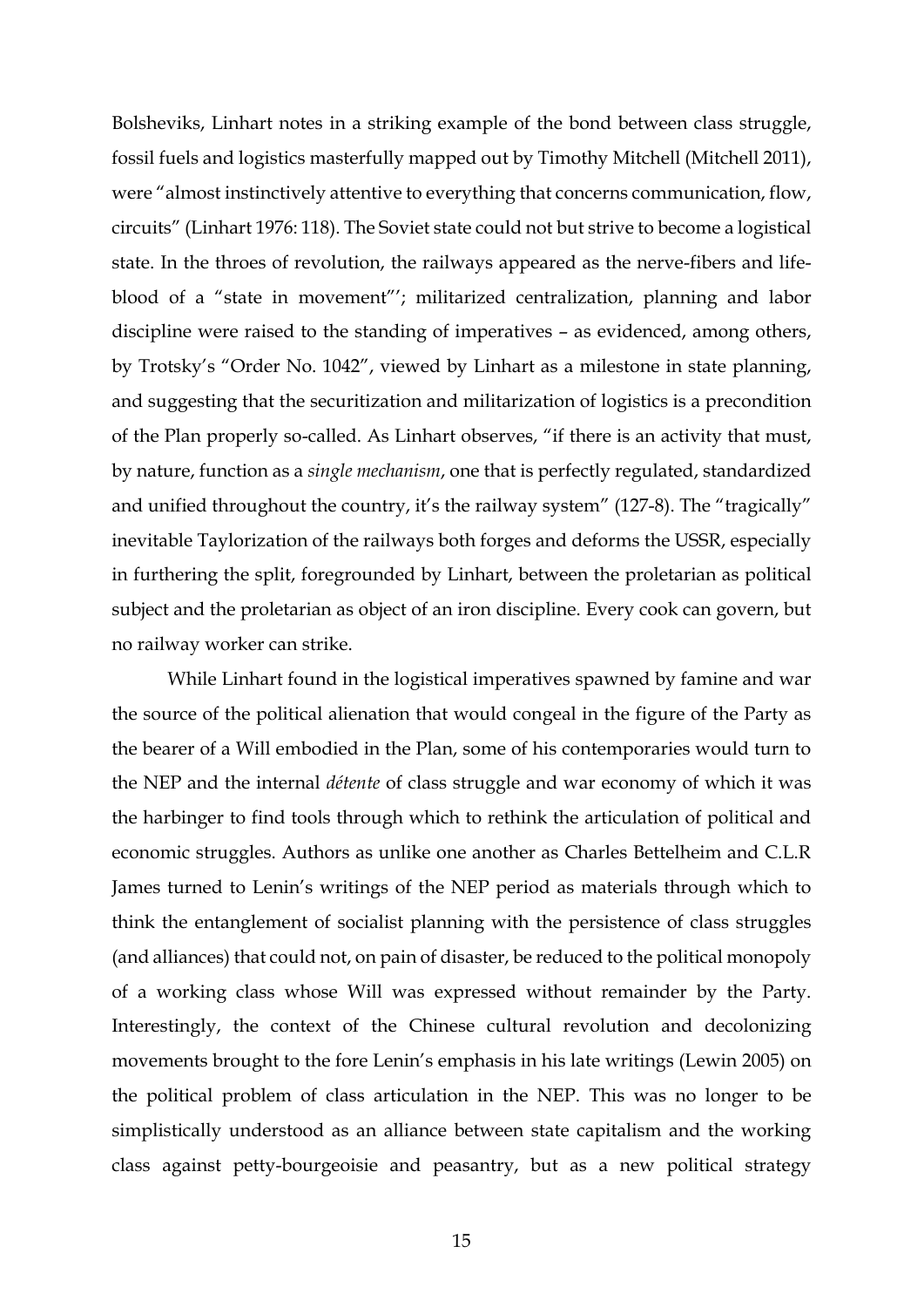realigning the relation between workers and peasants, while concealing a realistic advance under the guises of an apparent retreat (Bettelheim 1976: 498-503; James 1977 and 2009). In Lenin's late and seemingly technical efforts to counter the party's bureaucratic over-reach and maintain the political agency of workers and peasants alike, one could discern the "beginning of a rupture" (Bettelheim 1976: 450) in the conception of the relation between party, class and economy in the revolutionary "state in movement". However precarious these elements of a new conception of political and economic struggles within the state may seem, especially since they followed shortly in the wake of the suppression of key dimensions of intra-party political life (not to mention the earlier suppression of pro-revolutionary parties), they are of great interest for how they contributed to a widespread effort, in the 1970s, to envisage the politics and economics of socialist transition as, so to speak, *planning for conflict*, rather than promoting a monopolistic hyper-politicization of proletarian Will accompanied by drastic depoliticization and eventual politicide. Above all perhaps, this meant re-imagining the (revolutionary, transitional) state as a field of classed contradictions in which the political and the economic could never be synchronized without remainder.

#### **Conclusion: From Struggle to Risk and Back Again**

In an extremely rich debate hosted in the pages of the independent communist newspaper *il manifesto* around Althusser's critical theses on the relation of party and state, Étienne Balibar drew some of the methodological lessons from this radical rethinking of the relation between party, state and class struggle, a rethinking which largely meant thinking Lenin beyond "Leninism". Rather than thinking masses and classes 'outside' of the state, for Balibar it:

> points to the necessity of analyzing, simultaneously and for each historical conjuncture, both the nature of the state relations on which the effectivity of the centralization of state power is founded [a centralization, we can add, writ large in the figure of the Plan], and the *level of antagonism* (or the index of political effectivity) of class struggles as they unfold. […] [I]t is not a matter of thinking in terms of the inside or outside of the state, that is, of the "purity"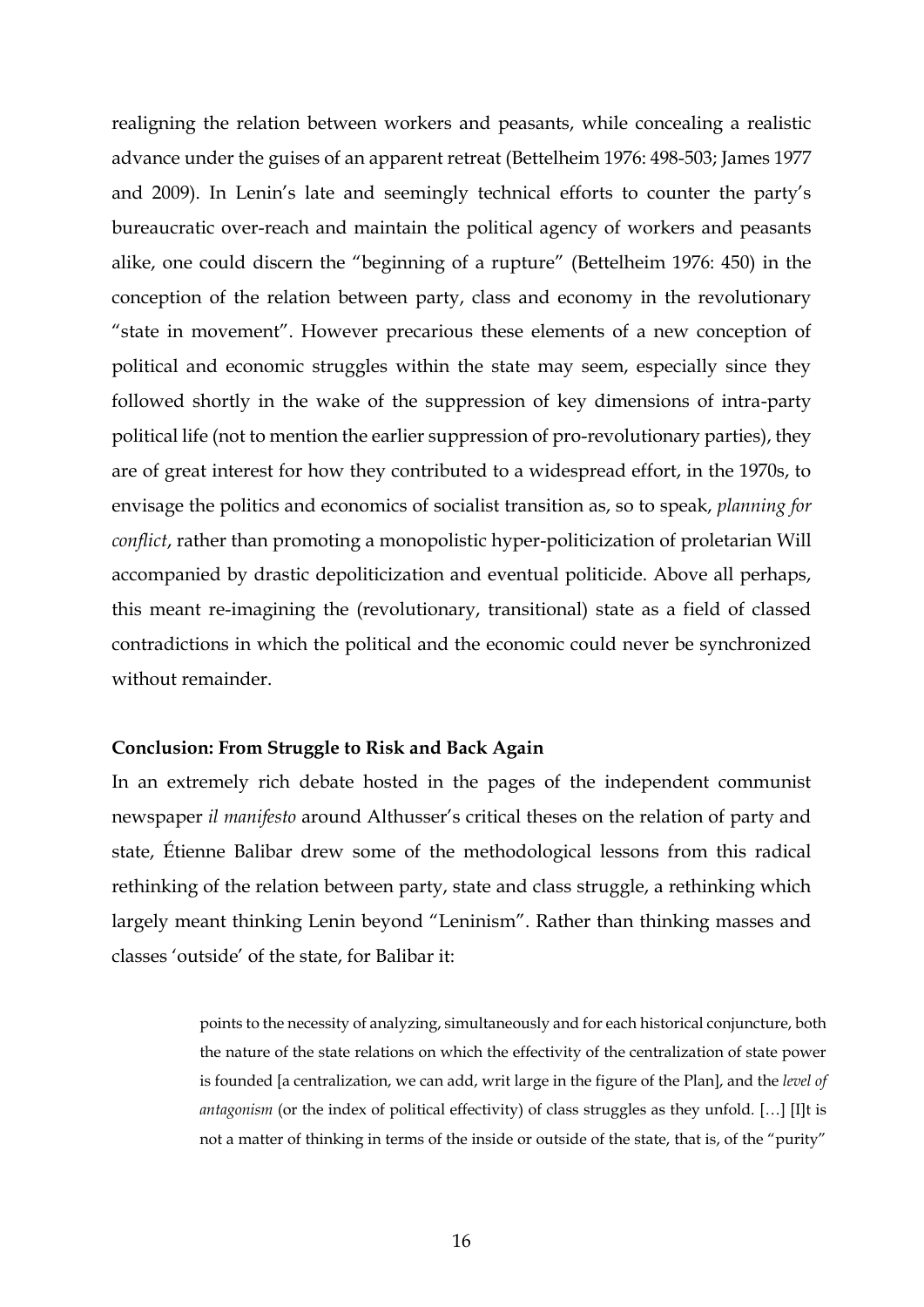of antagonistic positions […] but in terms of the *internal contradictions* of the system of state relationships (Balibar [1978] 2017).

One should beware of falling into the trap, in other words, either of the Party as the "'class consciousness' of the masses" or, conversely, as the organizational and educational center of direction of the proletariat; either the Party "founded upon the 'free association' of its members, pure as individuals" or, conversely, the Party as "determined by the existence and of the state institutions". In short, it is a mistake to think of the workers' movement as "camping outside the city" of capital or of the state (Balibar [1978] 2017). The workers are subjected *in their very constitution* to the forms and structures of the State *and* of Capital. Hence, the political conflict that workers bring must be thought of as coming from within those same structures.

Attention to Lenin's conception of the NEP as a kind of "planning for conflict" – to a moment before the forced identification of class, party and state under the fetish of the Plan – made acute sense at a moment when changes in class formation, the critique of actually-existing socialism and the crisis of the capitalist "planner-state" (Negri [1971] 2005) had upended Third Internationalist verities, and when the real subsumption of society by capital – understood as the tendential disappearance of social spaces truly outside of capitalist valuation – meant that the overcoming of capitalism could only take the guise of a process of the *formal subsumption of capitalism by communism* (Althusser 2016: 306-8). In this striking and unusual formulation from Althusser we can discern the intention to revive the kind of revolutionary realism that Lenin had articulated at the very end of his life. Can such a politics of planning still shed some light on our present?

In most respects, the contemporary logistical state cannot but translate conflict into the terms of risk or disruption. At its most allegorically extreme, as in the Spanish air-traffic controller's strike of 2010, such a state of flows cannot but turn into a state of exception – with circulation workers in a liberal democracy corralled back to their screens at gunpoint. But the state no longer either imagines itself or operates as an arena for the mediation and articulation of (class) struggles (indeed, as the rise of Trump or Brexit suggest, it does not even seem to be able to mediate struggles among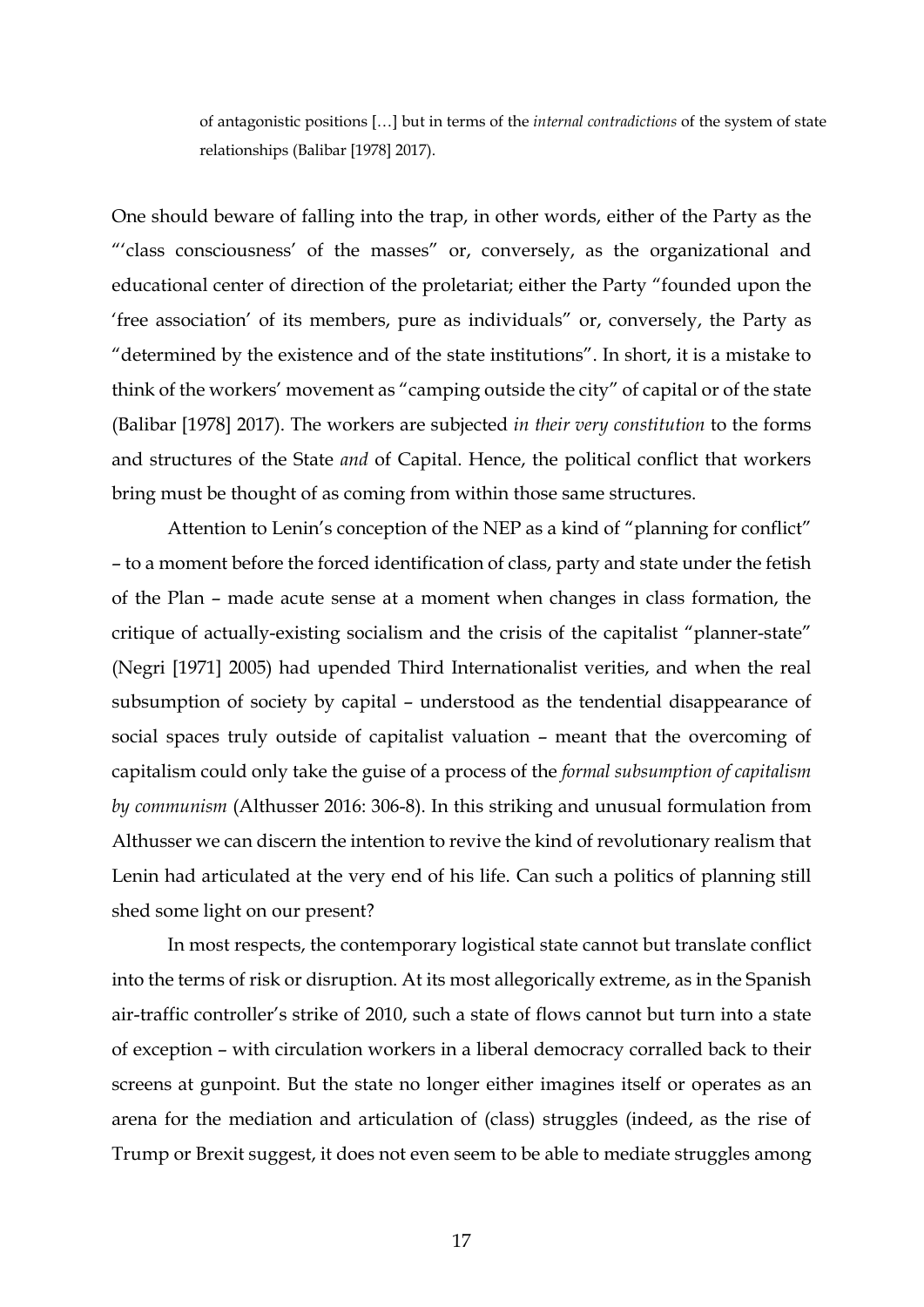the capitalist class). Ironically, among the few places (outside of marginalized radical or critical literature) that class struggles are registered explicitly is in the domain of logistical insurance. In 2013, *World Cargo News* reported that *The Strike Club*, the market leader in providing insurance for delays in maritime commerce, reported that:

> in South East Asia, a port workers' strike has now dragged on for more than three weeks in Hong Kong, while Greece is currently in the spotlight as the seafarers' union is threatening strike action in protest at new maritime legislation that, it is claimed, will swell their current high unemployment number. It was against this background that the Strike Club's directors met in Singapore at the end of last week, where the managers reported higher levels of shore-related claims from a wide range of incidents. These included general strikes, port strikes, strikes by land transport operators, customs and pilots, as well as port closures, blockades by fishermen, physical obstructions and mechanical equipment breakdowns (quoted in Toscano 2014b).

But such struggles, along with their plebeian counterparts – as in the recent *gilets jaunes* movement in France – are no longer mediated by the state, whose own efforts at neutralizing political contestation have only served to exacerbate the tendencies to depoliticization that so mark the legal and material organization of the contemporary economy – with its sapping of sovereignty, delocalization of labor, erosion of rights, and fragmentation of solidarities. In a vein at once modest and speculative, we could say that any return to economic planning conceived as a problem for a radical left within a horizon of political power will require not just contending with the debates about the deficits of efficiency, rationality and democracy besetting classical figures of the socialist Plan (Blackburn 1991); it will demand revisiting the briefly lived efforts – elicited by extreme material, social and military duress – to imagine planning not as a neutralization of social and class conflicts but as a way of giving them *form*, of articulating the political and the economic without imagining they could ever be finally synchronized under one governing Will or homogeneous Science.

The NEP may well have been a "retreat". Yet viewed from a contemporary horizon marked, at the interface of the political and the economic, by the abiding neutralization of transformative conflicts and the proliferation of simulacra of antagonism, we should perhaps affirm and valorize the way it challenged the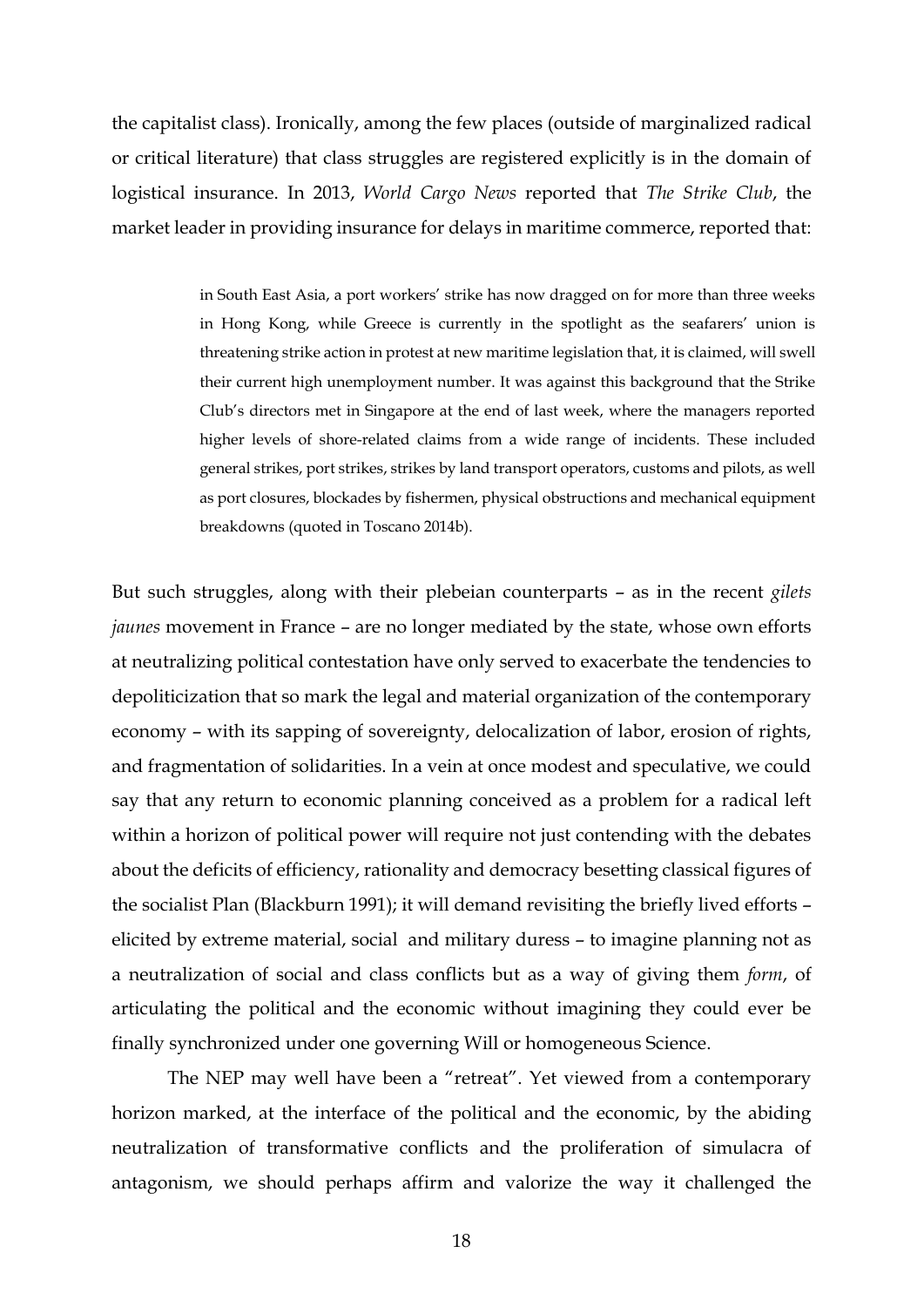subordination of social and economic life to a single coordinating authority – whether party-state or market – while realistically underscoring the contrasting demands of each. This is all the truer at a time when the market is itself increasingly understood not as a "deregulated" space of "freedom", but one that is at once coercive and requires in turn non-market regulative frameworks; whereas the state provides little salvation other than to market agents. How then are market and plan to be understood when markets are planned and plans marketized? Abstractions can – do – have material force, and that can lie precisely in their opposition, in the perception of the social and ideological force-fields structured by the conceptual polarities through which our political existence is mapped and organized. The logistical revolution has been accompanied, in the ideological domain, by the stark opposition between a capitalist utopia of untrammeled flows and an anti-capitalist utopia of emancipatory interruption, the blockade as epiphany (Toscano 2011). By excavating the figure of "planning for conflict" from the archives of socialism we have sought to contribute to the necessary effort to rethink the politics *of* and *in* the economy in terms of the persistence rather than the obliteration of antagonism. To paraphrase the now famous adage, we may not be able to imagine the end of capitalism, but it might still be useful to remember it.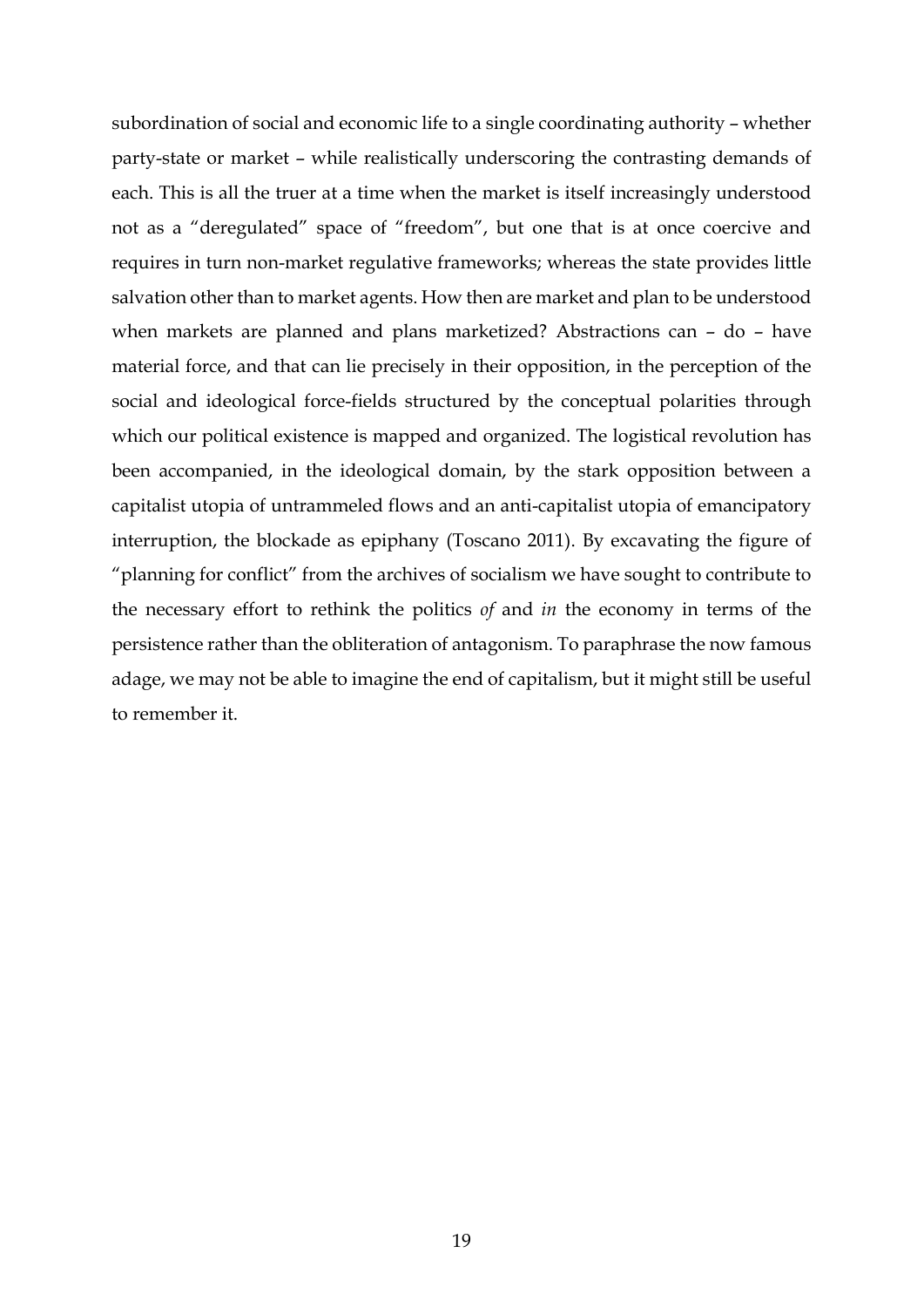## **References**

- Alimahomed-Wilson, Jake and Immanuel Ness. 2018. *Choke Points: Logistics Workers Disrupting the Global Supply Chain*, London: Pluto Press.
- Allen, R. C.. 2003. *From Farm to Factory: A Reinterpretation of the Soviet Industrial Revolution*, Princeton-Oxford: Princeton University Press.
- Althusser, Louis. 2016. *Les Vaches noires. Interview imaginaire (le malaise du XXIIe Congrès). Ce qui ne va pas, camarades!*, ed. G.M. Goshgarian. Paris: P.U.F..
- Asor Rosa, Alberto. 1971. 'Lavoro intellettuale e utopia dell'avanguarda nel paese del socialismo realizzato'. In Asor Rosa et al., *Socialismo, città, architettura. URSS 1917-1937*. Rome: Officina Edizioni
- Balibar, Étienne. 2017 [1979]. 'State, Party, Transition'. *Viewpoint Magazine.*  https://www.viewpointmag.com/2017/12/18/state-party-transition-1978/
- Barber, J. D. and R. W. Davies. 1994. 'Employment and Industrial Labour'. In *The Economic Transformation of the Soviet Union, 1913-45*, R. W. Davies, Mark Harrison and S. G. Wheatcroft (eds), Cambridge: Cambridge University Press.
- Bettelheim, Charles. 1976. *Class Struggle in the USSR. First Period: 1917-1923*, trans. Brian Pearce*.* New York: Monthly Review.
- Blackburn, Robin. 1991. 'Fin de Siècle: Socialism after the Crash'. *New Left Review*  I/185: 5-66.
- Blackburn, Robin. 2018. 'The Corbyn Project: Public Capital and Labour's New Deal'. *New Left Review* II111: 5-32.
- Bonacich, Edna and Jake B. Wilson. 2008. *Getting the Goods: Ports, Labor, and the Logistics Revolution*, New York: Cornell University Press.
- Brown, Wendy. 2015. *Undoing the Demos: Neoliberalism's Stealth Revolution*. Cambridge, MA: The MIT Press.
- Cacciari, Massimo. 1975. 'Preobraženskij e il dibattito sull'industrializzazione durante la NEP'. In Massimo Cacciari and Paolo Perulli, *Piano economico e composizione di classe*. *Il dibattito sull'industrializzazione e lo scontro politico durante la NEP*, Milan: Feltrinelli.

Cacciari, Massimo. 1977. *Pensiero negativo e razionalizzazione*, Venice: Marsilio editore.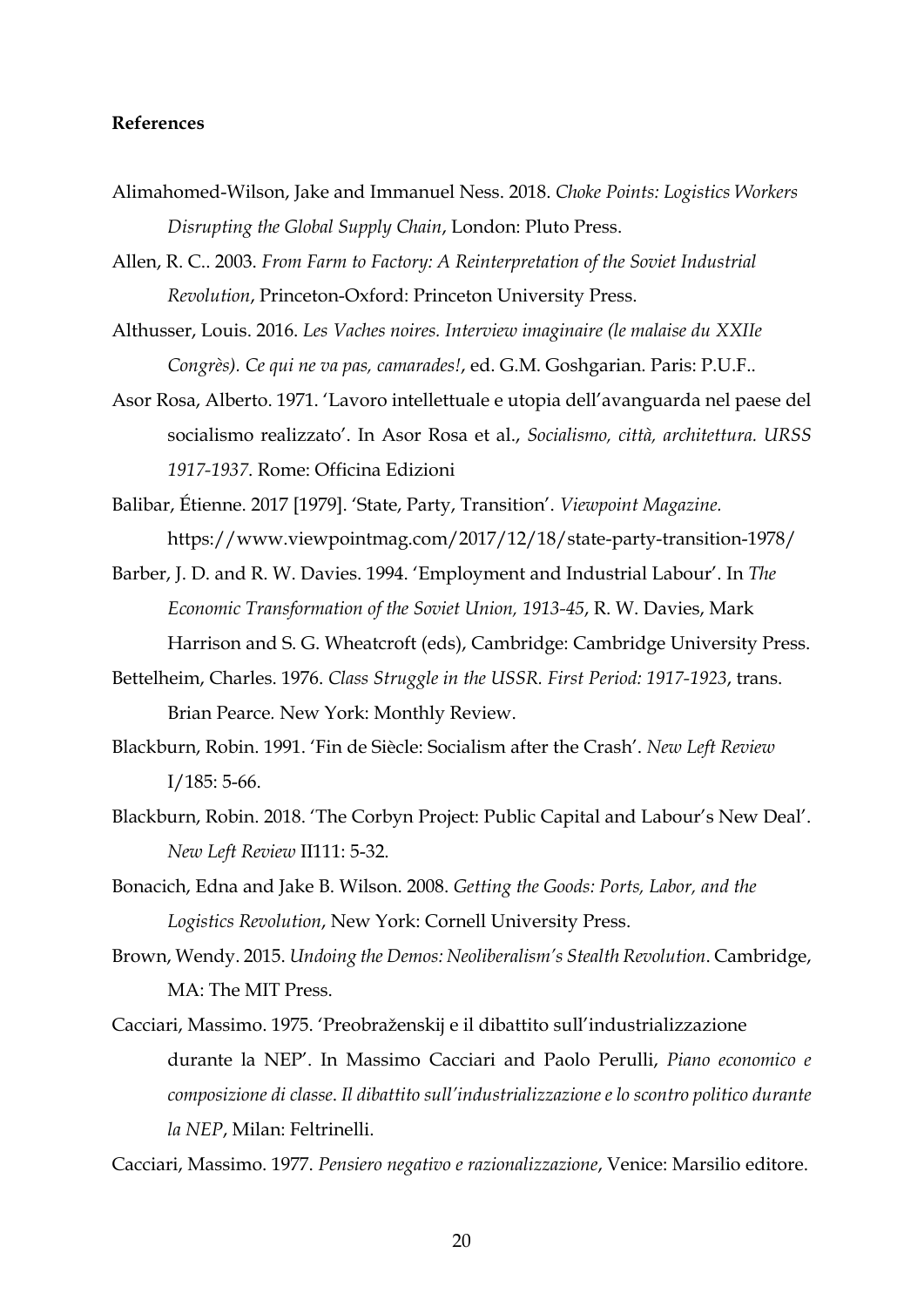- Cacciari, Massimo. 2006. 'Introduzione', in Max Weber, *La politica come professione*, Milan: Oscar Mondadori.
- Campling, Liam and Ben Selwyn. 2018. 'Value chains and the world economy: genealogies and reformulations'. In Andreas Nölke and Christian May (eds), *Handbook of the International Political Economy of the Corporation*. Cheltenham & Northampton: Edward Elgar, pp. 416–434.

Carr, E. H.. 1969. *The Interregnum*, Harmondsworth: Pelican.

- Carr, E. H.. 1970. *Socialism in One Country*, vol. 1, Harmondsworth: Pelican.
- Carr, E. H. and R. W. Davies. 1974. *Foundations of a Planned Economy,* vol. 1, Harmondsworth: Pelican.
- Chattopadhyay, Paresh. 2004. 'Socialism and Value Categories in Early Soviet Doctrine: Lenin, Trotsky, Bucharin, Preobrazhensky'. In *The New Value Controversy and the Foundations of Economics*, Alan Freeman, Andrew Kliman and Julian Wells (eds), Cheltenham: Edward Elgar.
- Davies, R. W.. 1989. *The Industrialisation of Soviet Russia 3: The Soviet Economy in Turmoil: 1929-30,* Cambridge: Cambridge University Press.
- Davies, R. W.. 1990. *From Tsarism to the New Economic Policy: Continuity and Change in the Economy of the USSR*, Basingstoke: MacMillan
- Davies, R. W.. 1994. 'Changing economic systems: an overview' in *The Economic Transformation of the Soviet Union, 1913-45*, R. W. Davies, M. Harrison and S. G. Wheatcroft (eds), Cambridge: Cambridge University Press.
- Davies, R. W.. 1998. *Soviet Economic Development from Lenin to Khrushchev*, Cambridge: Cambridge University Press.
- Day, Richard B.. 1981. *The "Crisis" and the "Crash": Soviet Studies of the West, 1917-1939*. London: New Left Books.
- Di Leo, Rita. 1971. 'Dalla NEP al Piano'. In Asor Rosa et al., *Socialismo, città, architettura. URSS 1917-1937*. Rome: Officina Edizioni.
- Dobb, Maurice. 1966. *Soviet Economic Development since 1917*, 6th rev ed. London: Routledge & Kegan Paul.
- Ellenstein, Jean. 1975. *Storia del fenomeno staliniano*. Rome: Editori Riuniti.
- Ellman, Michael. 1979. *Socialist Planning*, Cambridge: Cambridge University Press.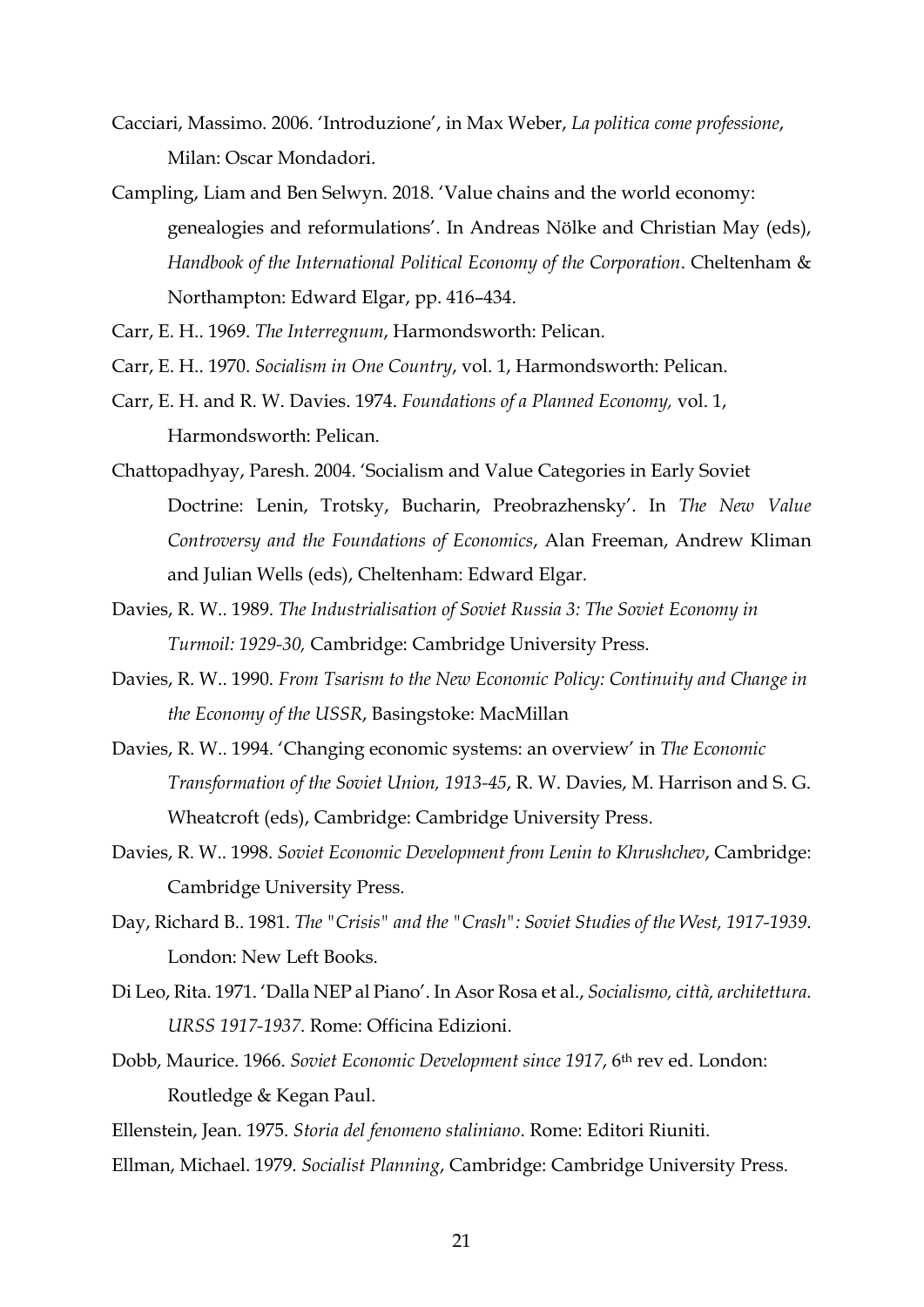Gary Gereffi, John Humphrey & Timothy Sturgeon. 2005. 'The governance of global value chains', Review of International Political Economy, 12:1, 78-104.

Grappi, Giorgio. 2016. *Logistica*. Roma: Ediesse.

Groman, Vladimir. 1925. *Planavoe Khozyaistvo*, no. 7: 151-66.

- Hayek, Friedrich A. [1944] 2005. *The Road to Serfdom* with *The Intellectuals and Socialism*. London: Institute for Economic Affairs.
- Hayek, Friedrich A. 1973. *Law, Legislation and Liberty.* London: Routledge & Kegan Paul.
- Hui, Wang. 2006. 'Depoliticized Politics, from East to West'. Trans. Christopher Connery. *New Left Review* II/41: 29-45.
- James, C.L.R. 1977. 'Lenin and the Problem'. In *Nkrumah and the Ghana Revolution.* London: Allison & Busby.
- James, C.L.R. 2009. 'Lenin and the Trade Union Debate in Russia'. In David Austin (ed.). *You Don't Play with Revolution: The Montreal Lectures of C.L.R. James*. Oakland: AK Press.
- Kornai, János. 1986. 'The Soft Budget Constraint'. *Kyklos*, 39, 1: 3-30.
- Lefebvre, Henri. 2009. *State, Space, World: Selected Essays*, ed. Neil Brenner and Stuart Elden. Minneapolis: University of Minnesota Press.
- Lenin, Vladimir Ilyich (2003), 'One Step Forwards, Two Steps Back' in *Collected Works* 7, London: Lawrence & Wishart.
- Lenin, Vladimir Ilyich (1921), 'Purging the Party', *Collected Works*, vol. 33, Moscow: Progress Publishers.
- Lenin, Vladimir Ilyich (1922), 'The Role and Functions of the Trade Unions under the New Economic Policy', *Collected Works*, vol. 33, Moscow: Progress Publishers.
- Lewin, Moshe. 2005 [1968]. *Lenin's Last Struggle*. Ann Arbor: University of Michigan Press.
- Lih, Lars. 2008. *Lenin Rediscovered: 'What Is to be Done?' in Context*, Chicago: Haymarket.
- Linhart, Robert. 1976. *Lénine, les paysans, Taylor*. Paris: Éditions du Seuil.
- Marramao, Giacomo. 1975. 'Dialettica delle forme a scienza della politica', in *Critica marxista*, XIII, 6, November-December.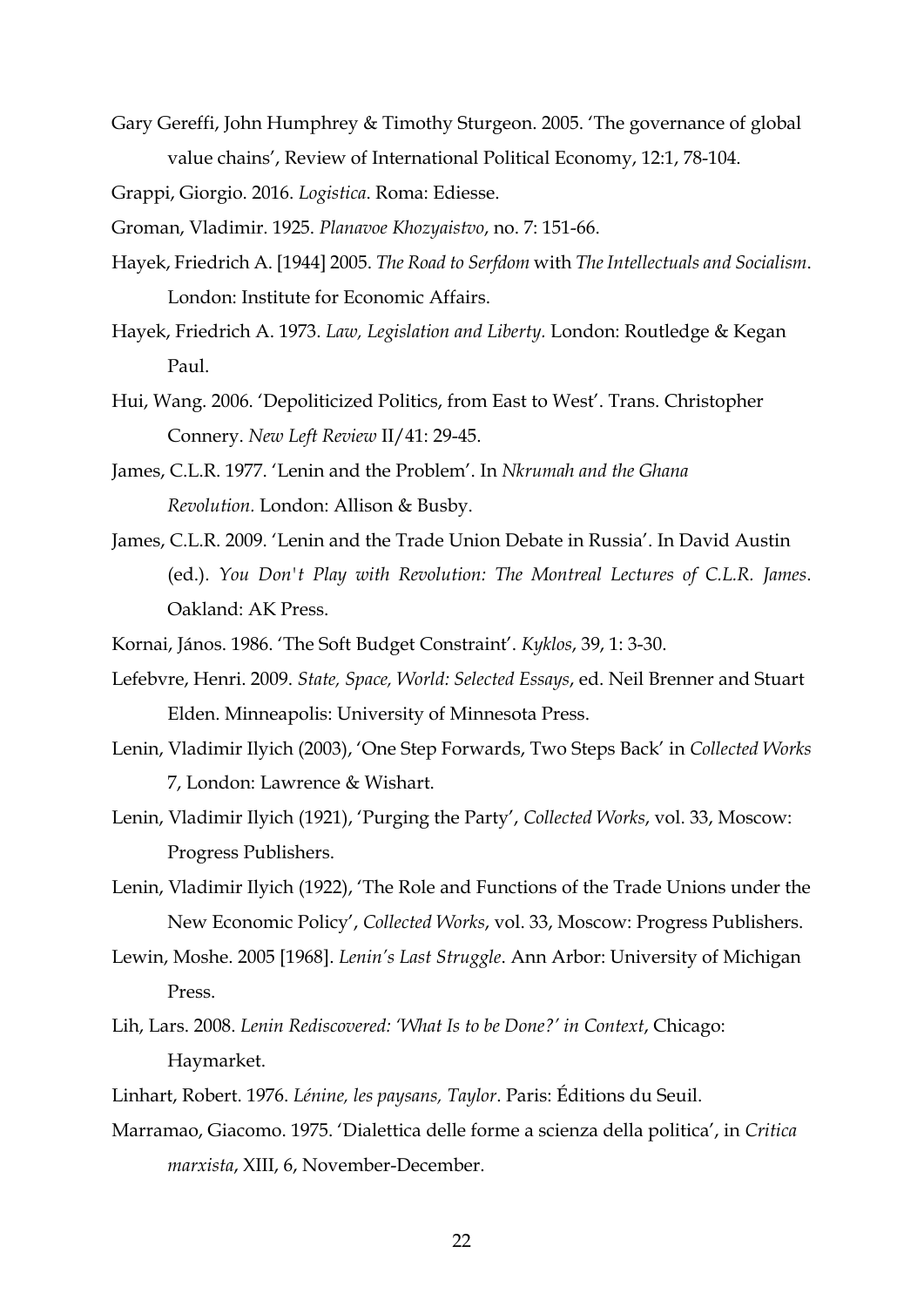- Mitchell, Timothy. 2011. *Carbon Democracy: Political Power in the Age of Oil*. London: Verso.
- Moody, Kim (2017), *On New Terrain: How Capital is Reshaping the Battleground of the Class War*, Chicago: Haymarket.
- Negri, Antonio. [1971] 2005. 'Crisis of the Planner-State: Communism and Revolutionary Organization'. In *Books for Burning: Between Civil War and Democracy in 1970s Italy*. London: Verso

Nove, Alec. 1972. *An Economic History of the U.S.S.R.*, Harmondsworth: Pelican.

- Schmitt, Carl. 1988. *The Crisis of Parliamentary Democracy*, trans. Ellen Kennedy, Cambridge, MA: MIT Press.
- Perulli, Paolo. 1971. 'Riflessi dell'industrializzazione sui movimenti di classe', *Contropiano*, 1.
- Shvernik, N. 1934. *XVII S''ezd Vsesoyznoi Kommunisticheskoi Partii (B)*. http://www.hrono.info/dokum/1934vkpb17/1\_1.php
- Spulber, Nicolas (ed.). 1964. *Foundations of Soviet Strategy for Economic Growth: Selected Soviet Essays, 1924-1930*, Indiana: Indiana University Press
- Stalin, Joseph. [1921] 1953. 'The Political Strategy and Tactics of the Russian Communists'. *Works*, vol. 5. Moscow: Foreign Languages Publishing House.
- Stalin, Joseph. 1929a. 'The Right Deviation in the C.P.S.U.(B.)', in Stalin 1947.
- Stalin, Joseph. 1929b. 'Problems of Agrarian Policy in the U.S.S.R.', in Stalin 1947.
- Stalin, Joseph. 1931. 'The Tasks of Business Executives', in Stalin 1947.
- Stalin, Joseph. 1935. 'Speech at the First all-Union Conference of Stakhanovites', in Stalin 1947.
- Stalin, Joseph. 1947. *Problems of Leninism*, Moscow: Foreign Languages Publishing House.
- Strumilin, Stanislav. 1928a. *Ocherki Sovetskoi Ekonomiki*: 422-34.
- Strumilin, Stanislav. 1928b. *O Pyatiletnem Plane Razvitiya Narodnogo Khozyaistva SSSR: Diskussiya v Kommunisticheskoi Akademii*.
- Tafuri, Manfredo 1971. 'Il socialismo realizzato e la crisi delle avanguardie'. In Alberto Asor Rosa et al., *Socialismo, città, architettura. URSS 1917-1937*. Rome: Officina Edizioni